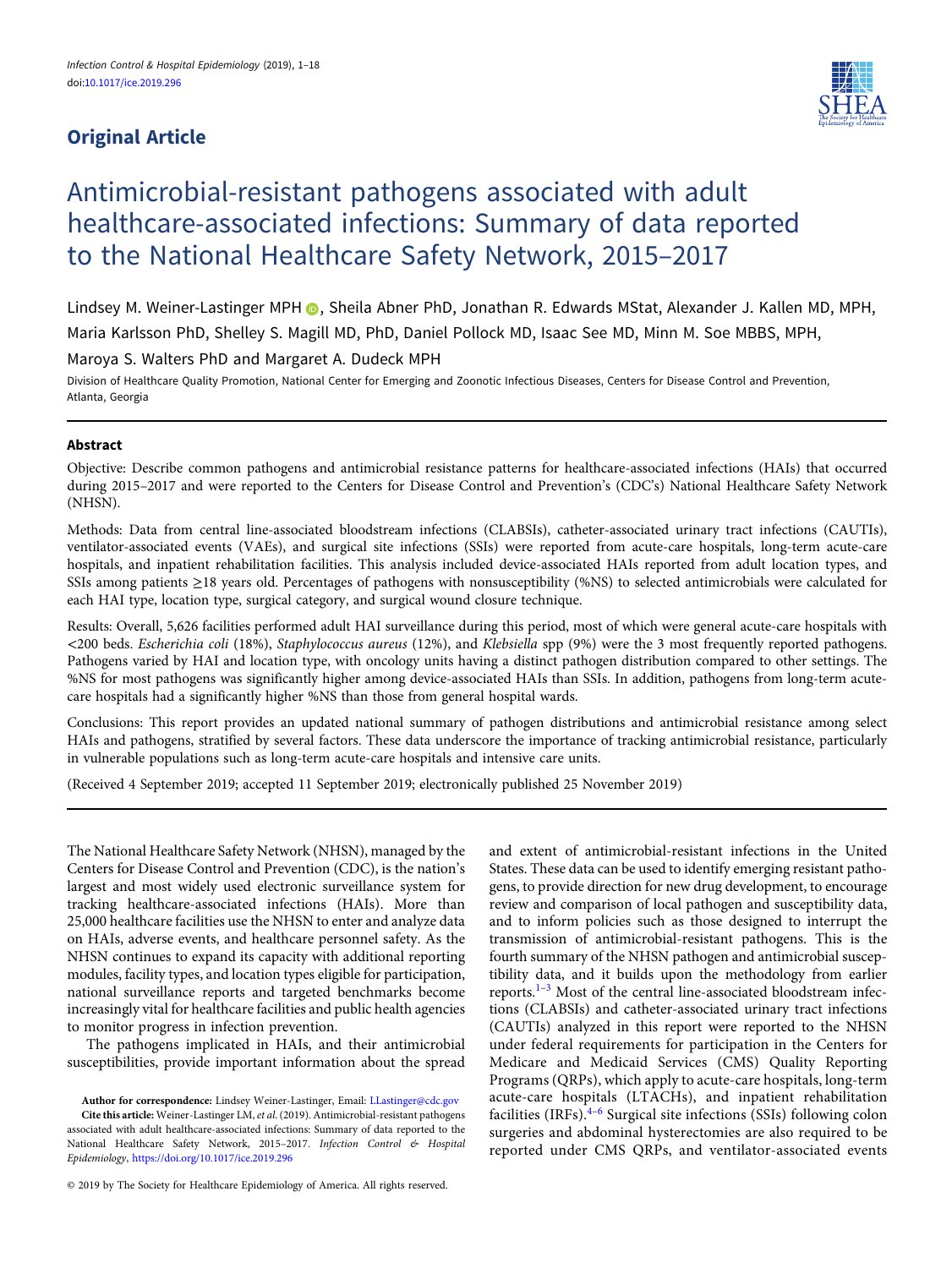(VAEs) became a required LTACH reporting element in January 2016. This report provides expanded pathogen distribution and susceptibility data, stratified by infection type, facility type, location within a facility, and/or surgery type. Publishing data at this level of granularity were made possible by the expansion of CMS and state HAI reporting requirements, as well as the commitment of healthcare facility staff to HAI surveillance.

#### Methods

The CLABSIs,<sup>[7](#page-14-0)</sup> CAUTIs, $8$  select VAEs, $9$  and SSIs<sup>[10](#page-14-0)</sup> that occurred between 2015–2017 and had been reported to the NHSN's Patient Safety Component as of July 1, 2018, were included in this report. These HAIs were reported by acute-care hospitals, critical access hospitals, LTACHs, and IRFs from all US states and territories. Unless otherwise noted, CLABSI data included events classified as mucosal barrier injury laboratory-confirmed bloodstream infection (MBI-LCBI). VAE data were limited to events classified as possible ventilator-associated pneumonia (PVAP) because this is the only subtype of VAE for which a pathogen can be reported. Asymptomatic bacteremic urinary tract infections, CLABSIs reported from IRFs, and outpatient SSIs were excluded.

The NHSN protocols provide guidance for attributing deviceassociated (DA) HAIs (ie, CLABSIs, CAUTIs, and PVAPs) to a CDC-defined location type, and SSIs to a CDC operative procedure code. Due to known differences in pathogens and resistance pat-terns between adult and pediatric populations,<sup>[11,12](#page-14-0)</sup> this report was limited to DA HAIs attributed to adult location types, and to SSIs that occurred in patients ≥18 years old at the time of surgery. Comparable data from pediatric locations and patients are described in a companion report.<sup>[13](#page-14-0)</sup>

Unless otherwise noted, DA HAIs were stratified into 5 mutually exclusive location categories: hospital wards (inclusive of stepdown, mixed acuity, and specialty care areas), hospital intensive care units (ICUs), hospital oncology units (ie, oncology ICUs and wards), LTACHs (ie, LTACH ICUs and wards), and IRFs (ie, freestanding IRFs and CMS-certified IRF units located within a hospital). SSI data were stratified into mutually exclusive surgical categories based on the operative procedure code. Pathogen distributions were also analyzed separately for each operative procedure code and are available in the online supplement. $^{14}$  $^{14}$  $^{14}$ 

Up to 3 pathogens and their antimicrobial susceptibility testing (AST) results can be reported to the NHSN for each HAI. The AST results for the drugs included in this analysis were reported using the interpretive categories of "susceptible" (S), "intermediate" (I), "resistant" (R), or "not tested." Instead of "intermediate," cefepime had the category interpretation of "intermediate/susceptibledose dependent" (I/S-DD), which was treated as I for this analysis. Laboratories are expected to follow current guidelines from the Clinical and Laboratory Standards Institute (CLSI) for AST.[15](#page-15-0) Naming conventions for pathogens generally adhered to the Systematized Nomenclature of Medicine Clinical Terms (SNOMED CT) Preferred Term.<sup>[16](#page-15-0)</sup> In some cases, pathogens were grouped by genus or clinically recognized group (eg, viridans group streptococci) (Appendices [A2](#page-16-0)–[A4](#page-17-0) online). Results for Klebsiella spp were limited to K. pneumoniae and K. oxytoca; K. aerogenes was considered part of Enterobacter spp due to the timing of the NHSN's adoption of its name change.<sup>[17](#page-15-0)</sup>

Staphylococcus aureus was defined as methicillin-resistant (MRSA) if the isolate was reported as R to oxacillin, cefoxitin, or methicillin. Enterococcus spp isolates were defined as vancomycinresistant (VRE) if they tested R to vancomycin. VRE data were analyzed for all HAIs except PVAP because Enterococcus spp are excluded from the NHSN's PVAP surveillance definition under most scenarios. Carbapenem-resistant Enterobacteriaceae (CRE) were defined as Klebsiella spp, Escherichia coli, or Enterobacter spp that tested R to imipenem, meropenem, doripenem, or ertapenem. All other pathogen-antimicrobial combinations (phenotypes) were described using a metric for nonsusceptibility, which included pathogens that tested I or R to the applicable drugs. To be defined as nonsusceptible to extended-spectrum cephalosporins (ESCs), pathogens must have tested I or R to either ceftazidime or cefepime (Pseudomonas aeruginosa) or to ceftazidime, cefepime, ceftriaxone, or cefotaxime (Klebsiella spp and E. coli). For Enterobacter spp, evaluation of nonsusceptibility to ESCs was limited to cefepime due to Enterobacter's inducible resistance to other ESCs. Fluoroquinolone nonsusceptibility was defined as a result of I or R to either ciprofloxacin or levofloxacin (P. aeruginosa) or to ciprofloxacin, levofloxacin, or moxifloxacin (E. coli). Carbapenem nonsusceptibility in P. aeruginosa and Acinetobacter spp was defined as a result of I or R to imipenem, meropenem, or doripenem. Nonsusceptibility to aminoglycosides was defined as a result of I or R to gentamicin, amikacin, or tobramycin. Finally, multidrug-resistance (MDR) was approximated by adapting previously established definitions<sup>[18](#page-15-0)</sup> that require nonsusceptibility to at least 1 agent within 3 different drug classes. For Enterobacteriaceae and P. aeruginosa, 5 classes were considered in the criteria: ESCs (or cefepime for Enterobacter spp), fluoroquinolones, aminoglycosides, carbapenems, and piperacillin (PIP) or piperacillin/ tazobactam (PIPTAZ). A sixth class, ampicillin/sulbactam, was included in the criteria for Acinetobacter spp.

Data were analyzed using SAS version 9.4 software (SAS Institute, Cary, NC). For all HAIs and pathogens, absolute frequencies and distributions were calculated by HAI, location, and surgical category. The 15 most commonly reported pathogens were identified, and their frequencies and ranks within each stratum were calculated. A pooled mean percentage nonsusceptible (%NS) was calculated for each phenotype as the sum of nonsusceptible (or resistant) pathogens, divided by the sum of pathogens tested for susceptibility, and multiplied by 100. Percentage NS was not calculated for any phenotype for which <20 pathogens were tested. Differences in the %NS across location types or surgical categories were assessed for statistical significance using a mid-P exact test, and  $P < 0.05$  was considered statistically significant. The percentage of pathogens with reported susceptibility results (referred to as "percentage tested") is defined elsewhere<sup>3</sup> and was calculated for each bacterial phenotype, as well as for select Candida spp. Pathogens and susceptibility data for CLABSIs categorized as MBI-LCBI were analyzed separately and are presented in the online supplement.<sup>14</sup>

"Selective reporting" occurs when laboratories suppress AST results as part of antimicrobial stewardship efforts. This practice could contribute to a higher number of pathogens reported to the NHSN as "not tested" to certain drugs. To assess the impact of selective reporting on the national %NS, we applied an alternate calculation for CRE and ESC nonsusceptibility. If a pathogen was reported as "not tested" to carbapenems, susceptibility was inferred as S if the pathogen tested susceptible to at least 2 of the following: ampicillin, ampicillin/ sulbactam, amoxicillin/clavulanic acid, PIPTAZ, cefazolin, cefoxitin, or cefotetan. If a pathogen was reported as "not tested" to ESCs, susceptibility was inferred as S if the pathogen tested susceptible to at least 2 of the following: ampicillin, aztreonam, or cefazolin. Therefore, the number of tested isolates increases under the alternate calculation. Percentage NS was calculated using both the traditional (ie, strictly as reported) and alternate approaches.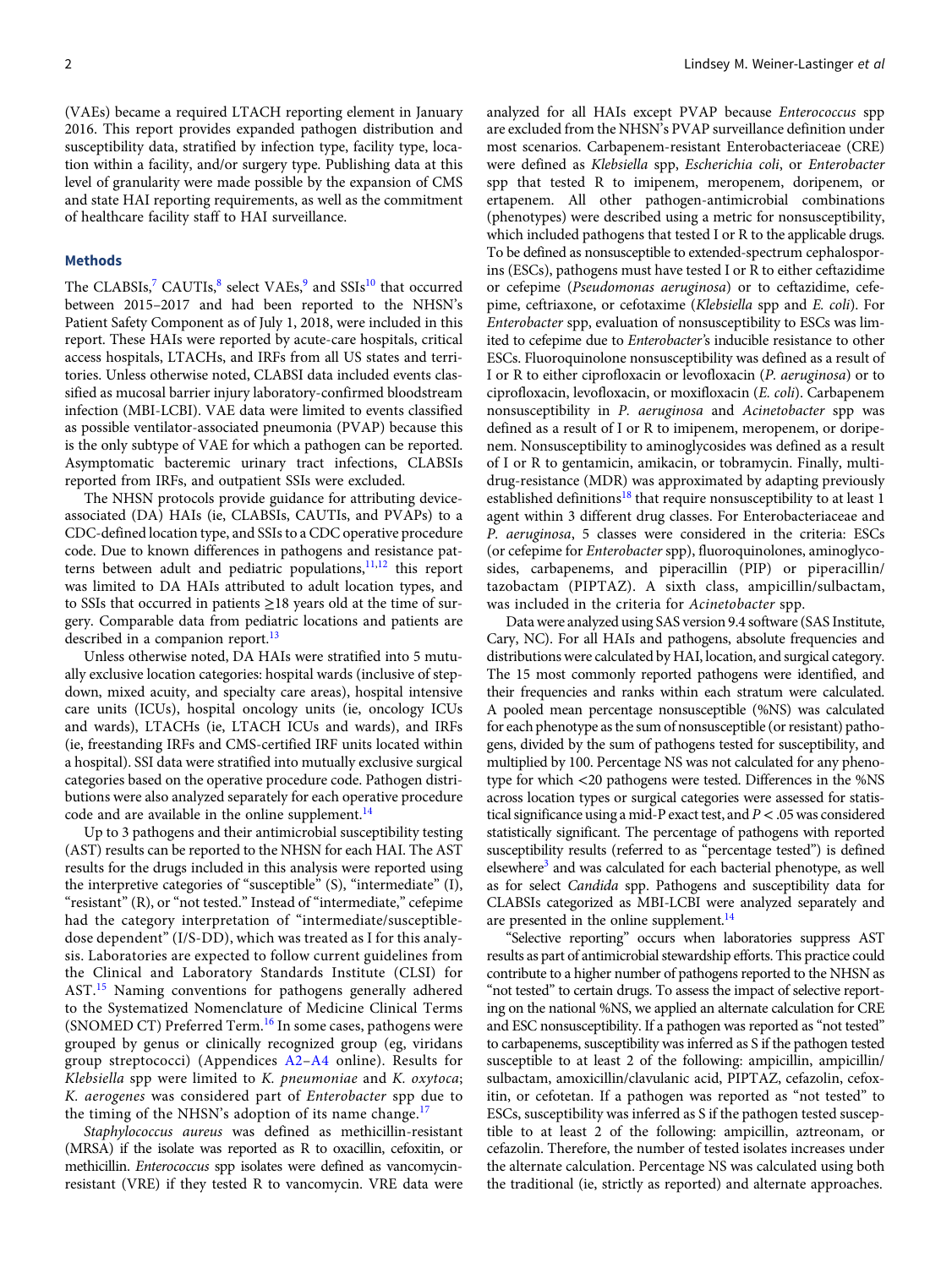Table 1. Characteristics of Facilities Performing Adult Healthcare-Associated Infection (HAI) Surveillance in the National Healthcare Safety Network, 2015–2017

| Characteristic                                      | No. (%) Facilities<br>$(n = 5,626)$ |
|-----------------------------------------------------|-------------------------------------|
| <b>Facility type</b>                                |                                     |
| General acute-care                                  | 3,492 (62.1)                        |
| Critical access                                     | 940 (16.7)                          |
| Long-term acute-care                                | 507(9.0)                            |
| Free-standing inpatient rehabilitation <sup>a</sup> | 332 (5.9)                           |
| Surgical                                            | 131(2.3)                            |
| Children's                                          | 60(1.1)                             |
| Military                                            | 51(0.9)                             |
| Psychiatric                                         | 30(0.5)                             |
| Orthopedic                                          | 27(0.5)                             |
| Oncology                                            | 17(0.3)                             |
| Veterans' Affairs                                   | 14(0.2)                             |
| Women's and children's                              | 13(0.2)                             |
| Women's                                             | 12(0.2)                             |
| <b>Facility bed size</b>                            |                                     |
| $\leq 50$                                           | 2,278 (40.5)                        |
| $51 - 200$                                          | 1,999 (35.5)                        |
| $201 - 500$                                         | 1,111(19.7)                         |
| >501                                                | 238(4.2)                            |

aDoes not include inpatient rehabilitation facilities reporting to the NHSN as locations within acute-care hospitals.

Statistical analyses were not performed to test for temporal changes in the %NS; thus, this report does not convey any conclusions regarding changes in resistance over time. Due to differences in the stratification levels, inclusion criteria, and patient populations, the %NS values in this report should not be compared to those published in previous iterations of this report.

#### Results

During 2015–2017, 5,626 healthcare facilities performed surveillance of adult HAIs, and a total of 311,897 HAIs and 356,633 pathogens were reported (Tables 1 and 2). Facilities varied by type and size; 41% had ≤50 beds. SSIs contributed the highest proportion of pathogens (43%) followed by CAUTIs (29%), CLABSIs (25%) and PVAPs (3%). Escherichia coli was the most common pathogen across all HAIs, constituting almost 18% of reported pathogens (Table 3). Staphylococcus aureus (12%) and Klebsiella spp (9%) were the second and third most commonly reported pathogens, respectively.

The highest proportion of CLABSI and CAUTI pathogens were reported from hospital wards, with 9,648 individual wards reporting at least 1 CLABSI pathogen and 11,850 wards reporting at least 1 CAUTI pathogen (Table [4\)](#page-3-0). Most PVAP pathogens (92%) were reported from hospital ICUs.

#### Pathogen distributions

Staphylococcus aureus and coagulase-negative staphylococci were among the most frequently reported CLABSI pathogens Table 2. Frequency of Adult Healthcare-Associated Infection (HAI) Events and Pathogens, by HAI Type, 2015–2017

| <b>HAI Type</b>     | No. (%)<br><b>HAI Events</b><br>$(n = 311,897)$ | No. (%)<br>Pathogens<br>$(n = 356,633)^{a}$ |
|---------------------|-------------------------------------------------|---------------------------------------------|
| SSI <sup>b</sup>    | 132,258 (42.4)                                  | 154,133 (43.2)                              |
| <b>CAUTI</b>        | 92,715 (29.7)                                   | 103,260 (29.0)                              |
| <b>CLABSI</b>       | 78,896 (25.3)                                   | 89,203 (25.0)                               |
| PVAP <sup>b,c</sup> | 8,028(2.6)                                      | 10,037 (2.8)                                |

Note. SSI, surgical site infection; CAUTI, catheter-associated urinary tract infection; CLABSI, central line-associated bloodstream infection; PVAP, possible ventilator-associated pneumonia.

<sup>a</sup>Up to 3 pathogens can be reported for each HAI.

bSSIs and PVAPs can be reported to the NHSN without an associated pathogen. In total, 27,237 (20.6%) SSIs and 43 (0.5%) PVAPs were reported to the NHSN in 2015–2017 without a pathogen.

c PVAP is the only type of ventilator-associated event (VAE) for which a pathogen can be reported.

Table 3. Distribution and Rank Order of the 15 Most Frequently Reported Pathogens Across All Types of Adult Healthcare-Associated Infections (HAIs), 2015–2017

| Pathogen <sup>a</sup>              | No. (%) Pathogens | Rank           |
|------------------------------------|-------------------|----------------|
| Escherichia coli                   | 62,571 (17.5)     | $\mathbf{1}$   |
| Staphylococcus aureus              | 42,132 (11.8)     | $\overline{2}$ |
| Selected Klebsiella spp            | 31,530 (8.8)      | 3              |
| Pseudomonas aeruginosa             | 28,513 (8.0)      | 4              |
| Enterococcus faecalis <sup>b</sup> | 28,236 (7.9)      | 5              |
| Coagulase-negative staphylococci   | 24,199 (6.8)      | 6              |
| Enterobacter spp                   | 16,568 (4.6)      | $\overline{7}$ |
| Enterococcus faecium <sup>b</sup>  | 13,687 (3.8)      | 8              |
| Proteus spp                        | 11,463 (3.2)      | 9              |
| Candida albicans <sup>b</sup>      | 11,043(3.1)       | 10             |
| Other Enterococcus sppb,c          | 11,020(3.1)       | 11             |
| Bacteroides spp                    | 8,251(2.3)        | 12             |
| Viridans group streptococci        | 6,575(1.8)        | 13             |
| Other Candida sppb,c               | $6,467$ $(1.8)$   | 14             |
| Candida glabrata <sup>b</sup>      | 5,152(1.4)        | 15             |
| Other <sup>d</sup>                 | 49,226 (13.8)     |                |
| Total                              | 356,633 (100.0)   |                |

Note. Selected Klebsiella spp, K. oxytoca and K. pneumoniae.

<sup>a</sup>The following species were frequently reported to the NHSN but are considered part of a larger pathogen group for this table: Staphylococcus epidermidis (11,482; 47.4% of coagulasenegative staphylococci); Enterobacter cloacae complex group (11,886; 71.7% of Enterobacter spp); Proteus mirabilis (10,662; 93.0% of Proteus spp).

bWhen analyzed on the genus level, *Enterococcus* ranks #2, and *Candida* ranks #7.

<sup>c</sup>The group 'Other Enterococcus spp' combines enterococci identified to the species level, excluding E. faecium and E. faecalis, and enterococci for which the species was not reported. The group 'Other Candida spp' combines Candida identified to the species level, excluding C. albicans and C. glabrata, and Candida for which the species were not reported.

 $dA$  complete distribution of all pathogens reported from adult HAIs can be found in the 2015– 2017 Adult Antimicrobial Resistance Report Online Supplement [\(https://www.cdc.gov/nhsn/](https://www.cdc.gov/nhsn/datastat/index.html) [datastat/index.html\)](https://www.cdc.gov/nhsn/datastat/index.html).

from wards, ICUs, and LTACHs (Table [5\)](#page-3-0). However, when grouped at the genus level, Candida spp became the most common CLABSI pathogen in hospital wards and ICUs, making up 25% of ICU pathogens. Enterococcus faecalis made up a higher proportion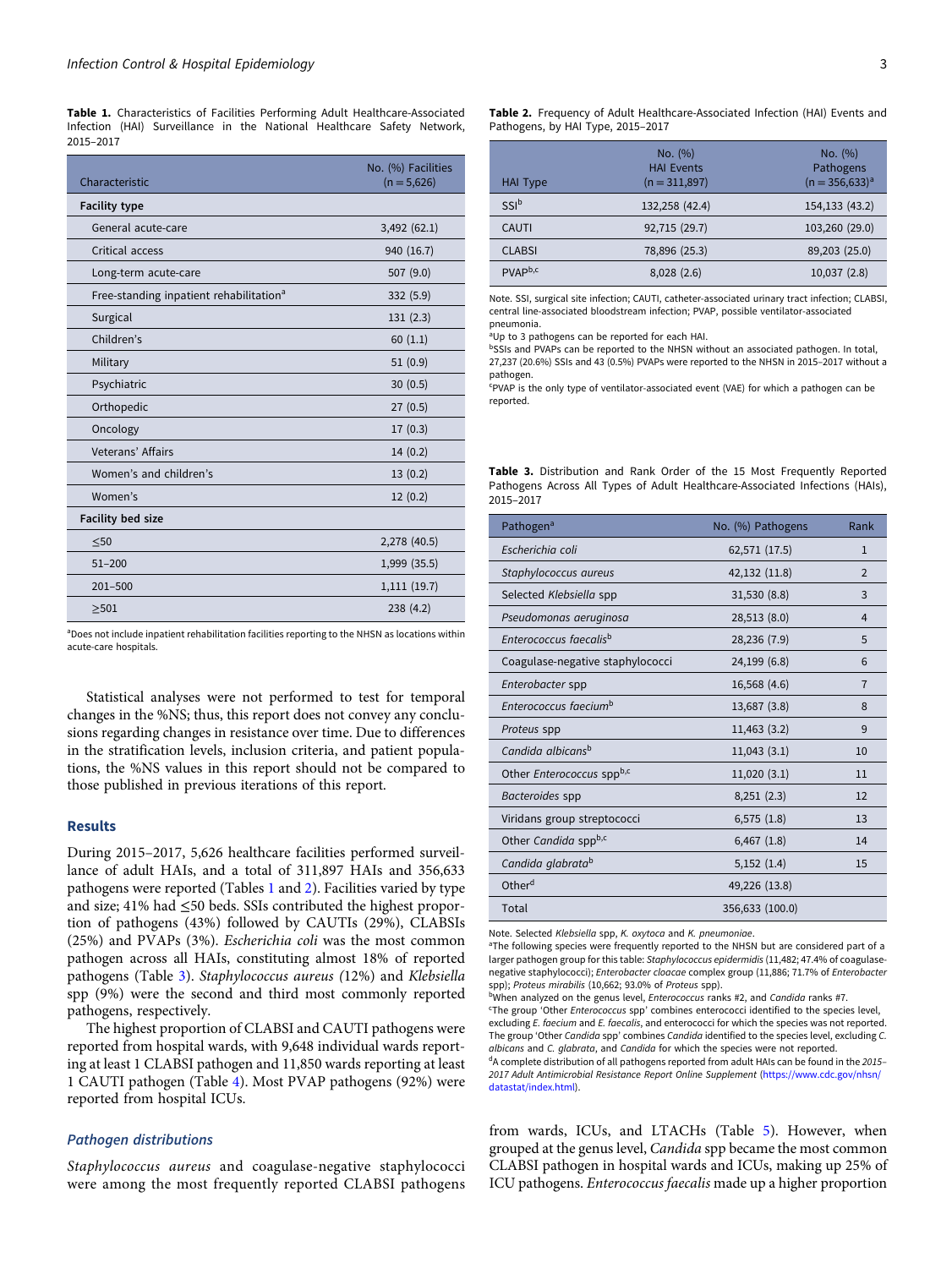<span id="page-3-0"></span>

|  |  | Table 4. Frequency of Adult Device-Associated Healthcare-Associated Infection (HAI) Pathogens, by HAI and Location Type, <sup>a</sup> 2015-2017 |  |  |  |  |  |
|--|--|-------------------------------------------------------------------------------------------------------------------------------------------------|--|--|--|--|--|
|--|--|-------------------------------------------------------------------------------------------------------------------------------------------------|--|--|--|--|--|

|                                | <b>CLABSI</b>                |                                     |                              | <b>CAUTI</b>                         |                              | <b>PVAP</b>                         |  |
|--------------------------------|------------------------------|-------------------------------------|------------------------------|--------------------------------------|------------------------------|-------------------------------------|--|
| Location Type <sup>a</sup>     | No. of<br>Units <sup>c</sup> | No. (%) Pathogens<br>$(n = 89,203)$ | No. of<br>Units <sup>c</sup> | No. (%) Pathogens<br>$(n = 103,260)$ | No. of<br>Units <sup>c</sup> | No. (%) Pathogens<br>$(n = 10,037)$ |  |
| Hospital Wards <sup>a</sup>    | 9,648                        | 34,788 (39.0)                       | 11,850                       | 44,790 (43.4)                        | 101                          | 289(2.9)                            |  |
| Hospital ICUs                  | 4,179                        | 27,396 (30.7)                       | 4,626                        | 40,755 (39.5)                        | 1,728                        | 9,233(92.0)                         |  |
| <b>Hospital Oncology Units</b> | 698                          | 16,191 (18.2)                       | 554                          | 2,274(2.2)                           | 9 <sup>d</sup>               | 33(0.3)                             |  |
| <b>LTACHS</b>                  | 687                          | 10,828 (12.1)                       | 699                          | 11,366 (11.0)                        | 194                          | 482 (4.8)                           |  |
| IRFs <sup>e</sup>              | $\cdots$                     | $\cdots$                            | 1,025                        | 4,075(4.0)                           | $\mathbf{0}$                 | 0(0.0)                              |  |

Note. CLABSI, central line-associated bloodstream infection; CAUTI, catheter-associated urinary tract infection; PVAP, possible ventilator-associated pneumonia; ICUs, intensive care units; LTACHs, long-term acute-care hospitals; IRFs, inpatient rehabilitation facilities.

aLocation types are mutually exclusive. "Hospital wards" includes step-down units, mixed acuity units, and specialty care areas.

bPVAP is the only type of ventilator-associated event (VAE) for which a pathogen can be reported.

c Number of units that reported at least 1 pathogen.

dReported from oncology ICUs only.

e Consists of free-standing IRFs and rehabilitation wards located within hospitals and defined as IRFs per the Centers for Medicare and Medicaid Services (CMS). CLABSI data reported from IRFs were excluded from this report.

| Table 5. Distribution and Rank Order <sup>a</sup> of the 15 Most Frequently Reported Adult Central Line-Associated Bloodstream Infection <sup>b</sup> (CLABSI) Pathogens, by Location |  |  |  |  |
|---------------------------------------------------------------------------------------------------------------------------------------------------------------------------------------|--|--|--|--|
| Type <sup>c</sup> , 2015-2017                                                                                                                                                         |  |  |  |  |

|                                              | Hospital Wards <sup>c</sup> |                | <b>Hospital Oncology</b><br>Hospital ICUs <sup>a</sup><br>Units <sup>a</sup> |                | LTACH <sub>s<sup>a</sup></sub> |                |                      |                |
|----------------------------------------------|-----------------------------|----------------|------------------------------------------------------------------------------|----------------|--------------------------------|----------------|----------------------|----------------|
| Pathogen                                     | No. (%)<br>Pathogens        | Rank           | No. (%)<br>Pathogens                                                         | Rank           | No. (%)<br>Pathogens           | Rank           | No. (%)<br>Pathogens | Rank           |
| Staphylococcus aureus                        | 5,386 (15.5)                | $\mathbf{1}$   | 2,497(9.1)                                                                   | 3              | 1,163(7.2)                     | 6              | 1,217(11.2)          | 3              |
| Coagulase-negative staphylococci             | 3,792 (10.9)                | $\overline{2}$ | 3,789 (13.8)                                                                 | $\mathbf{1}$   | 1,681(10.4)                    | 2              | 1,277(11.8)          | 2              |
| Selected Klebsiella spp                      | 3,344(9.6)                  | 3              | 1,708(6.2)                                                                   | 8              | 1,441(8.9)                     | $\overline{4}$ | 1,158(10.7)          | $\overline{4}$ |
| Enterococcus faecalis <sup>d</sup>           | 2,636(7.6)                  | 4              | 2,117(7.7)                                                                   | 5              | 664(4.1)                       | 8              | 1,314(12.1)          | $\mathbf{1}$   |
| Candida albicans <sup>d</sup>                | 2,469(7.1)                  | 5              | 2,844 (10.4)                                                                 | 2              | 216(1.3)                       | 15             | 642 (5.9)            | $\overline{7}$ |
| Escherichia coli                             | 2,279(6.6)                  | 6              | 1,129(4.1)                                                                   | 9              | $2,667$ (16.5)                 | $\mathbf{1}$   | 394(3.6)             | 10             |
| Other Candida sppd,e,f                       | 1,876(5.4)                  | $\overline{7}$ | 2,186(8.0)                                                                   | $\overline{4}$ | 559(3.5)                       | 9              | 739 (6.8)            | 5              |
| Enterococcus faecium <sup>d</sup>            | 1,673(4.8)                  | 8              | 1,981(7.2)                                                                   | 6              | 1,670(10.3)                    | 3              | 691 (6.4)            | 6              |
| Candida glabrata <sup>d</sup>                | 1,460(4.2)                  | 9              | 1,836(6.7)                                                                   | $\overline{7}$ | 249(1.5)                       | 12             | 489 (4.5)            | 9              |
| Enterobacter spp                             | 1,453(4.2)                  | 10             | 1,078(3.9)                                                                   | 10             | 532(3.3)                       | 10             | 383(3.5)             | 11             |
| Pseudomonas aeruginosa                       | 1,407(4.0)                  | 11             | 1,061(3.9)                                                                   | 11             | 701(4.3)                       | $\overline{7}$ | 495 (4.6)            | 8              |
| Serratia spp                                 | 678 (1.9)                   | 12             | 588(2.1)                                                                     | 12             | 100(0.6)                       | 18             | 256(2.4)             | 13             |
| Acinetobacter spp                            | 660 (1.9)                   | 13             | 392 (1.4)                                                                    | 14             | 66 (0.4)                       | 22             | 245(2.3)             | 14             |
| Other <i>Enterococcus</i> spp <sup>d,e</sup> | 577(1.7)                    | 14             | 545(2.0)                                                                     | 13             | 339(2.1)                       | 11             | 257(2.4)             | 12             |
| Viridans group streptococci                  | 430(1.2)                    | 15             | 223(0.8)                                                                     | 19             | 1,386(8.6)                     | 5              | 33(0.3)              | 22             |
| Other                                        | 4,668 (13.4)                |                | $3,422$ (12.5)                                                               |                | 2,757(17.0)                    |                | 1,238(11.4)          |                |
| Total                                        | 34,788 (100.0)              |                | 27,396 (100.0)                                                               |                | 16,191 (100.0)                 |                | 10,828 (100.0)       |                |

Note. ICUs, intensive care units; LTACHs, long-term acute-care hospitals; Selected Klebsiella spp, K. oxytoca and K. pneumoniae.

<sup>a</sup>The 15 most frequently reported pathogens from hospital wards are shown, along with their distribution and rank within the other location types. Some rankings within the other location types are not shown: hospital ICUs #15 (Yeast, not otherwise specified); hospital oncology units #13 (Rothia mucilaginosa), #14 (Bacteroides spp); LTACHs #15 (Proteus spp).

bSupplemental tables are available in the 2015-2017 Adult Antimicrobial Resistance Report Online Supplement that show pathogen rankings separately for mucosal barrier injury laboratoryconfirmed bloodstream infection (MBI-LCBI) and non–MBI-LCBIs ([https://www.cdc.gov/nhsn/datastat/index.html\)](https://www.cdc.gov/nhsn/datastat/index.html).

c Location types are mutually exclusive. "Hospital wards" includes step-down units, mixed acuity units, and specialty care areas.

<sup>d</sup>When analyzed on the genus level, Candida and Enterococcus resulted in the following rankings: Candida: hospital wards (#1), hospital ICUs (#1), hospital oncology units (#7), LTACHs (#2); Enterococcus: hospital wards (#3), hospital ICUs (#2), hospital oncology units (#1), LTACHs (#1).

<sup>e</sup>The group 'Other Enterococcus spp' combines enterococci identified to the species level, excluding E. faecium and E. faecalis, and enterococci for which the species was not reported. The group 'Other Candida spp' combines Candida identified to the species level, excluding C. albicans and C. glabrata, and Candida for which the species was not reported.

<sup>f</sup>Candida parapsilosis was reported with the following frequencies: hospital wards (846); hospital LCUs (810); hospital oncology units (122); LTACHs (446).

of CLABSI pathogens in LTACHs (12%) compared to all other location types. In contrast, E. coli was the most common CLABSI pathogen in oncology units (17%) and was more likely

to be reported from those units than non-oncology units (eg, 4% from ICUs and LTACHs). Viridans group streptococci were also reported more frequently in oncology-unit CLABSIs (9%)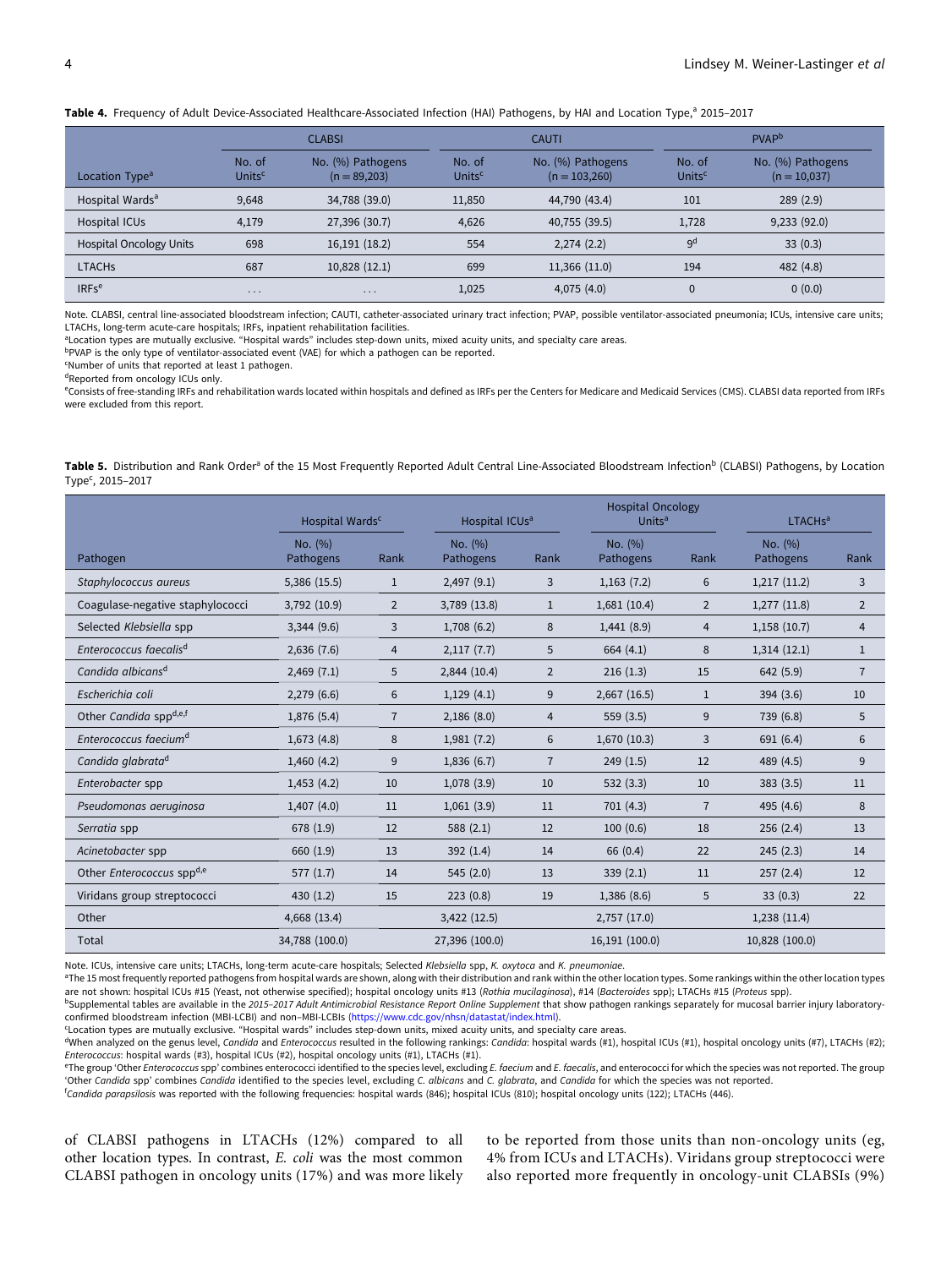Table 6. Distribution and Rank Order<sup>a</sup> of the 15 Most Frequently Reported Adult Catheter-Associated Urinary Tract Infection (CAUTI) Pathogens, by Location Type,<sup>b</sup> 2015–2017

|                                       | Hospital Wards <sup>b</sup><br><b>Hospital Oncology</b><br>Units <sup>a</sup><br>and ICUs |                |                      | <b>LTACHs</b>  | IRFs <sup>a</sup>    |                |                      |                |
|---------------------------------------|-------------------------------------------------------------------------------------------|----------------|----------------------|----------------|----------------------|----------------|----------------------|----------------|
| Pathogen                              | No. (%)<br>Pathogens                                                                      | Rank           | No. (%)<br>Pathogens | Rank           | No. (%)<br>Pathogens | Rank           | No. (%)<br>Pathogens | Rank           |
| Escherichia coli                      | 29,348 (34.3)                                                                             | $\mathbf{1}$   | 653 (28.7)           | $\mathbf{1}$   | 2,389(21.0)          | $\overline{2}$ | 1,414(34.7)          | $\mathbf{1}$   |
| Selected Klebsiella spp               | 12,143 (14.2)                                                                             | $\overline{2}$ | 337 (14.8)           | $\overline{2}$ | 1,882(16.6)          | 3              | 704 (17.3)           | $\overline{2}$ |
| Pseudomonas aeruginosa                | 10,982 (12.8)                                                                             | 3              | 300 (13.2)           | 3              | 2,570 (22.6)         | $\mathbf{1}$   | 629 (15.4)           | 3              |
| Enterococcus faecalis <sup>c</sup>    | 7,958 (9.3)                                                                               | $\overline{4}$ | 266(11.7)            | 4              | 739 (6.5)            | 6              | 273(6.7)             | 4              |
| Proteus spp                           | 4,756 (5.6)                                                                               | 5              | 79(3.5)              | 9              | 933 (8.2)            | $\overline{4}$ | 244(6.0)             | 5              |
| Enterobacter spp                      | 4,232(4.9)                                                                                | 6              | 111(4.9)             | 6              | 555 (4.9)            | $\overline{7}$ | 226(5.5)             | 6              |
| Other Enterococcus spp <sup>c,d</sup> | 3,420(4.0)                                                                                | $\overline{7}$ | 80(3.5)              | 8              | 249(2.2)             | 8              | 108(2.7)             | $\overline{7}$ |
| Coagulase-negative staphylococci      | 2,271(2.7)                                                                                | 8              | 83(3.6)              | $\overline{7}$ | 111(1.0)             | 15             | 85(2.1)              | 8              |
| Enterococcus faecium <sup>c</sup>     | 2,242(2.6)                                                                                | 9              | 115(5.1)             | 5              | 765 (6.7)            | 5              | 33(0.8)              | 12             |
| Citrobacter spp                       | 1,763(2.1)                                                                                | 10             | 48(2.1)              | 11             | 201(1.8)             | 9              | 83(2.0)              | 9              |
| Staphylococcus aureus                 | 1,757(2.1)                                                                                | 11             | 60(2.6)              | 10             | 166(1.5)             | 11             | 83(2.0)              | 9              |
| Serratia spp                          | 844 (1.0)                                                                                 | 12             | 23(1.0)              | 13             | 146(1.3)             | 12             | 45(1.1)              | 11             |
| Morganella spp                        | 777 (0.9)                                                                                 | 13             | 24(1.1)              | 12             | 116(1.0)             | 14             | 29(0.7)              | 13             |
| Acinetobacter spp                     | 455(0.5)                                                                                  | 14             | 15(0.7)              | 14             | 174(1.5)             | 10             | 13(0.3)              | 14             |
| Providencia stuartii                  | 297(0.3)                                                                                  | 15             | 2(0.1)               | 25             | 136(1.2)             | 13             | 9(0.2)               | 16             |
| Other                                 | 2,300(2.7)                                                                                |                | 78 (3.4)             |                | 234(2.1)             |                | 97(2.4)              |                |
| Total                                 | 85,545 (100.0)                                                                            |                | 2,274 (100.0)        |                | 11,366 (100.0)       |                | 4,075 (100.0)        |                |

Note. ICUs, intensive care units; LTACHs, long-term acute-care hospitals; IRFs, inpatient rehabilitation facilities; Selected Klebsiella spp, K. oxytoca and K. pneumoniae.

<sup>a</sup>The 15 most frequently reported pathogens from hospital wards and ICUs are shown, along with their distribution and rank within the other location types. Some rankings within the other location types are not shown: hospital oncology units #14 (Stenotrophomonas maltophilia); IRFs #15 (Pseudomonas, not otherwise specified).

bLocation types are mutually exclusive. "Hospital wards" includes step-down units, mixed acuity units, and specialty care areas.

c When analyzed on the genus level, Enterococcus resulted in the following rankings: hospital wards and ICUs (#2), hospital oncology units (#2), LTACHs (#4), IRFs (#4).

<sup>d</sup>The group 'Other Enterococcus spp' combines enterococci identified to the species level, excluding E. faecium and E. faecalis, and enterococci for which the species was not reported.

than non–oncology-unit CLABSIs  $(\leq 1\%)$ . Notably, half of all CLABSIs in oncology units met the definition of an MBI-LCBI (Supplementary Table  $S1$ ).<sup>[14](#page-14-0)</sup>

Escherichia coli, Klebsiella spp, and P. aeruginosa were the 3 most frequently reported CAUTI pathogens for all location types analyzed (Table  $6$ ). Frequencies of E. faecium and E. faecalis as CAUTI pathogens differed by location type, with E. faecium rarely identified in IRFs (1%) and E. faecalis commonly reported by oncology units (12%). Several pathogens appeared among the most frequently reported PVAP pathogens that were not frequently reported from other DA infections, such as Haemophilus influenzae and Stenotrophomonas maltophilia. Staphylococcus aureus, P. aeruginosa, and Klebsiella spp were the 3 most frequently reported PVAP pathogens across all location types (Table [7\)](#page-5-0).

More than half of SSI pathogens (54%) were reported following abdominal surgeries, and 24% were reported following orthopedic surgeries (Table [8](#page-6-0)). The type of SSI varied by surgical category; for example, 58% of abdominal SSI pathogens were identified as organ/space infections, 43% of orthopedic SSI pathogens were deep incisional, and 53% of obstetrical/gynecological (ob/gyn) SSI pathogens were superficial incisional. Staphylococcus aureus was the most commonly reported pathogen for all SSIs overall (18%), and was the most common pathogen for orthopedic, ob/gyn, and cardiac SSIs (Table [9](#page-7-0)). As expected, E. coli was the most commonly identified pathogen in abdominal SSIs, accounting for almost 20% of reported pathogens. Notably, coagulase-negative staphylococci were frequently identified as cardiac and orthopedic SSI pathogens (15% and 13%, respectively).

Most SSIs reported to the NHSN occurred after a procedure with a primarily closed incision; the surgical categories with the highest proportion of non-primarily closed incisions were amputation (12% non-primary closure), colon surgeries (8% nonprimary closure), and exploratory laparotomy (8% non-primary closure). SSI pathogens varied by closure technique, with the non-primarily closed colon SSIs having a higher proportion of Candida spp (7%) compared to SSIs identified from primarily closed procedures (5%) (data not shown).

#### Percentage tested and percentage nonsusceptibility

Most facilities reported AST results across all strata for the following pathogen/drug combinations: S. aureus with oxacillin/ cefoxitin/methicillin, Enterococcus spp with vancomycin, E. coli with fluoroquinolones, and P. aeruginosa with aminoglycosides, fluoroquinolones, and ESCs (Tables [10](#page-8-0)–[15](#page-13-0)). Overall, facilities reported low testing frequencies (<85%) for Klebsiella spp, E. coli, and Enterobacter spp with carbapenems, ESCs, and/or cefepime. Pseudomonas aeruginosa and Acinetobacter spp also had low testing frequencies to carbapenems. Overall, fluconazole susceptibility testing for Candida spp was relatively rare, with Candida parapsilosis having the highest percentage tested at 39% in 2015–2017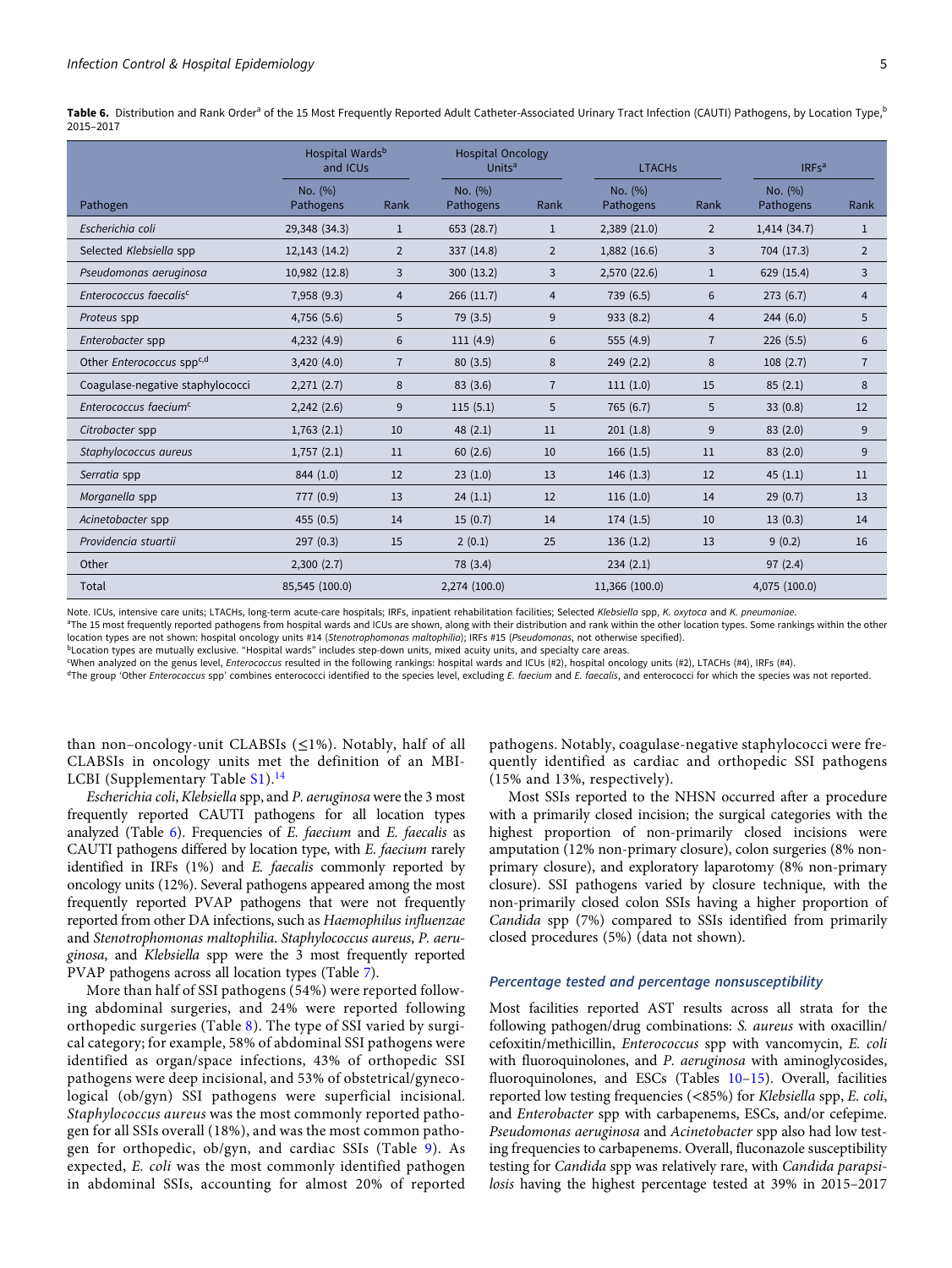<span id="page-5-0"></span>Table 7. Distribution and Rank Order<sup>a</sup> of the 15 Most Frequently Reported Adult Possible Ventilator-Associated Pneumonia<sup>b</sup> (PVAP) Pathogens, by Location Type,<sup>c</sup> 2015-2017

|                                    | Hospital ICUs <sup>d</sup> |                | Hospital Wards <sup>a,c</sup> |                | LTACHs <sup>a</sup>  |                |
|------------------------------------|----------------------------|----------------|-------------------------------|----------------|----------------------|----------------|
| Pathogen                           | No. (%)<br>Pathogens       | Rank           | No. (%)<br>Pathogens          | Rank           | No. (%)<br>Pathogens | Rank           |
| Staphylococcus aureus              | 2,673 (28.8)               | $\mathbf{1}$   | 58 (20.1)                     | $\overline{2}$ | 102(21.2)            | $\overline{2}$ |
| Pseudomonas aeruginosa             | 1,192(12.9)                | $\overline{2}$ | 63 (21.8)                     | $\mathbf{1}$   | 157 (32.6)           | $\mathbf{1}$   |
| Selected Klebsiella spp            | 936 (10.1)                 | 3              | 38(13.1)                      | 3              | 50(10.4)             | 3              |
| Enterobacter spp                   | 781 (8.4)                  | $\overline{4}$ | 18(6.2)                       | $\overline{4}$ | 21(4.4)              | $\overline{7}$ |
| Haemophilus influenzae             | 550 (5.9)                  | 5              | 10(3.5)                       | 8              | 1(0.2)               | 16             |
| All Streptococcus spp <sup>e</sup> | 527(5.7)                   | 6              | 6(2.1)                        | 10             | 1(0.2)               | 16             |
| Escherichia coli                   | 520 (5.6)                  | $\overline{7}$ | 14(4.8)                       | $\overline{7}$ | 18(3.7)              | 8              |
| Serratia spp                       | 428 (4.6)                  | 8              | 6(2.1)                        | 10             | 24(5.0)              | 6              |
| Stenotrophomonas maltophilia       | 372 (4.0)                  | 9              | 17(5.9)                       | 5              | 25(5.2)              | 5              |
| Acinetobacter spp                  | 294(3.2)                   | 10             | 17(5.9)                       | 5              | 32(6.6)              | 4              |
| Proteus spp                        | 134(1.4)                   | 11             | 7(2.4)                        | 9              | 14(2.9)              | 9              |
| Citrobacter spp                    | 110(1.2)                   | 12             | 6(2.1)                        | 10             | 6(1.2)               | 10             |
| Moraxella catarrhalis              | 71(0.8)                    | 13             | 0(0.0)                        | $\cdots$       | 4(0.8)               | 12             |
| Morganella spp                     | 32(0.3)                    | 14             | 0(0.0)                        | $\cdots$       | 0(0.0)               | .              |
| Burkholderia cepacia               | 26(0.3)                    | 15             | 0(0.0)                        | $\cdots$       | 0(0.0)               | $\cdots$       |
| Haemophilus NOS                    | 26(0.3)                    | 15             | 1(0.3)                        | 19             | 0(0.0)               | $\cdots$       |
| Other                              | 594 (6.4)                  |                | 28(9.7)                       |                | 27(5.6)              |                |
| Total                              | 9,266 (100.0)              |                | 289 (100.0)                   |                | 482 (100.0)          |                |

Note. ICUs, intensive care units; LTACHs, long-term acute-care hospitals; Selected Klebsiella spp, K. oxytoca and K. pneumoniae; NOS, not otherwise specified. <sup>a</sup>The 15 most frequently reported pathogens from hospital ICUs are shown, along with their distribution and rank within the other location types. Some rankings within the other location types are not shown: hospital wards #13 (Providencia stuartii), #14 (Achromobacter NOS and Corynebacterium NOS); LTACHs 3 species tied for rank #13, each was reported twice.

bPVAP is the only type of ventilator-associated event (VAE) for which a pathogen can be reported.

c Location types are mutually exclusive. "Hospital wards" includes step-down units, mixed acuity units, and specialty care areas.

dIncludes oncology ICUs.

<sup>e</sup>The group 'All Streptococcus spp' includes all members of genus Streptococcus, including those not identified to the species level. Streptococcus pneumoniae was frequently reported in hospital ICUs (277, 52.6% of the Streptococcus group).

(Appendix [A1](#page-16-0) online). Given this low testing frequency, a national %NS was not calculated for any Candida spp.

For all phenotypes analyzed except CRE E. coli, the national % NS was statistically significantly higher in DA HAIs compared to SSIs, with the greatest difference appearing among E. faecium resistant to vancomycin (82% resistant in DA HAIs vs 56% resistant in SSIs) (Table [10](#page-8-0)). Among CLABSIs, the %NS for most phenotypes was significantly higher in LTACHs and ICUs compared to wards (Table [11\)](#page-9-0). Several phenotypes had a substantially higher prevalence of nonsusceptibility in LTACHs than hospital wards: MRSA, Klebsiella spp nonsusceptibility to ESCs, CRE Klebsiella spp and Enterobacter spp, all MDR phenotypes, P. aeruginosa nonsusceptibility to aminoglycosides and PIP/PIPTAZ, and Acinetobacter spp nonsusceptibility to carbapenems. Significant differences in the CLABSI %NS were also observed between oncology units and hospital wards. Klebsiella spp, Acinetobacter spp, and some P. aeruginosa phenotypes identified in oncology units had a lower %NS than those in hospital wards, whereas E. coli nonsusceptibility to fluoroquinolones was significantly higher in oncology units (65% vs 47%). Within oncology units, MBI-LCBIs had a higher %NS for all pathogens analyzed compared to non–MBI-LCBIs, several of which were statistically significantly different. For example, the percentage of E. coli displaying

nonsusceptibility to fluoroquinolones was 71% among MBI-LCBIs, compared with 44% in non–MBI-LCBIs (Supplementary Table  $S5$ ).<sup>[14](#page-14-0)</sup>

Among CAUTIs, LTACHs had a significantly higher %NS than hospital wards for all pathogens (Table [12\)](#page-10-0). For example, 23% of Klebsiella spp were CRE in LTACHs, compared with 7% in wards. Hospital ICUs had a lower %NS than hospital wards for all Klebsiella spp and E. coli phenotypes among CAUTIs. There was almost no difference in the %NS between CAUTIs in oncology units and those in hospital wards, but E. coli nonsusceptibility to fluoroquinolones was an exception. Among PVAPs, Klebsiella spp and P. aeruginosa pathogens had a lower %NS in hospital ICUs compared with hospital wards, most of which were statistically significantly different (Table [13\)](#page-11-0). In addition, a lower proportion of S. aureus was identified as MRSA among PVAPs from ICUs (37%), compared with CLABSIs (50%) and CAUTIs (41%) from the same setting.

For SSIs following abdominal surgeries, the %NS varied by wound closure technique, with all pathogens showing a higher %NS among non-primarily closed procedures compared to primarily closed procedures (Table [14](#page-12-0)). The percentage of P. aeruginosa with nonsusceptibility to ESCs was 22% among non-primarily closed abdominal procedures, compared to 12%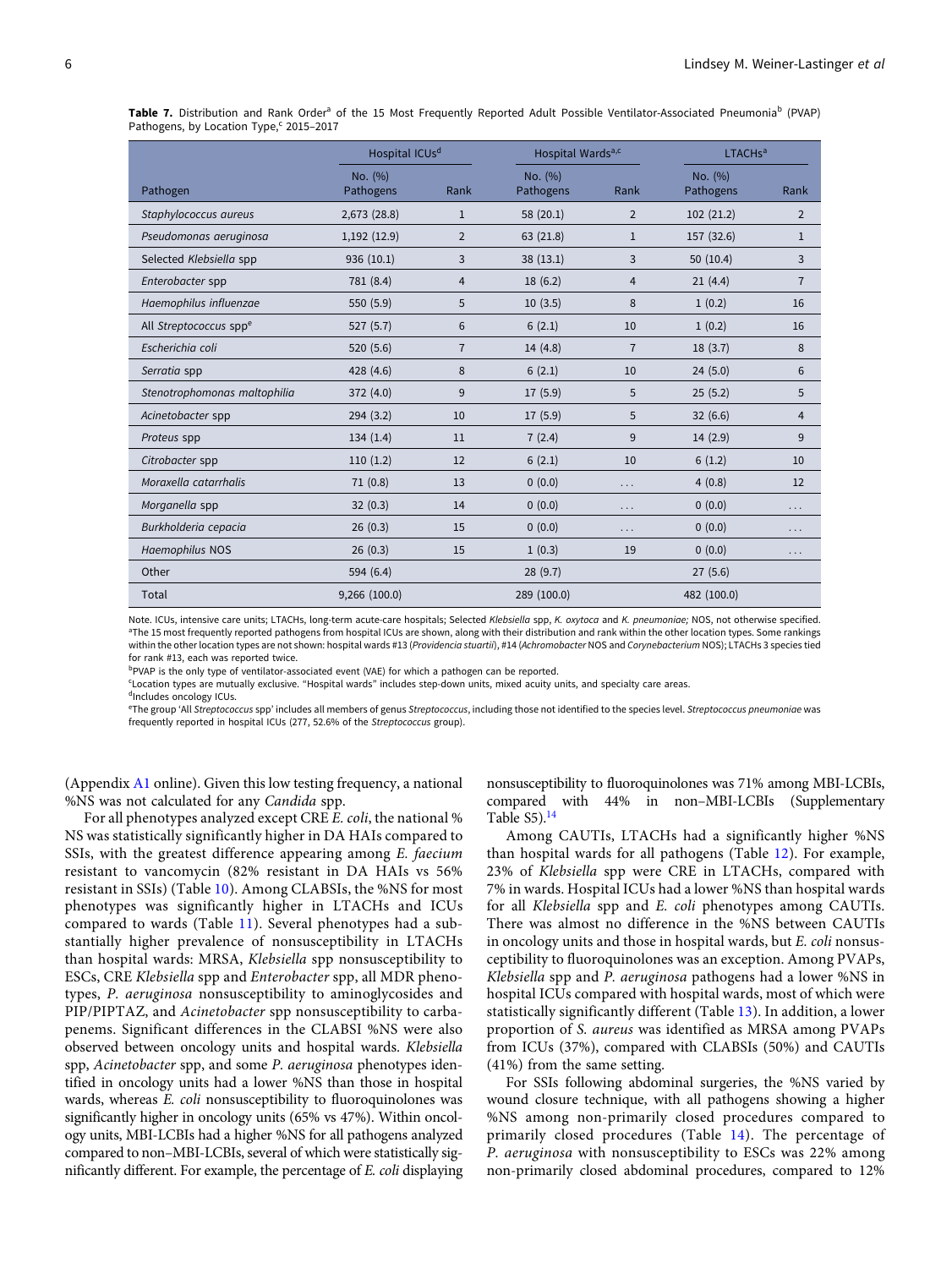|                            |                        | No. of Pathogens (Row %) |               |                                |  |  |  |  |  |  |
|----------------------------|------------------------|--------------------------|---------------|--------------------------------|--|--|--|--|--|--|
| <b>Surgical Category</b>   | Superficial Incisional | Deep Incisional          | Organ/Space   | No. of Pathogens<br>(Column %) |  |  |  |  |  |  |
| Abdominal <sup>a</sup>     | 25,120 (30.2)          | 9,637(11.6)              | 48,540 (58.3) | 83,297 (54.0)                  |  |  |  |  |  |  |
| Orthopedic <sup>b</sup>    | 9,798(27.1)            | 15,362 (42.5)            | 10,987 (30.4) | 36,147 (23.5)                  |  |  |  |  |  |  |
| Ob/Gyn <sup>c</sup>        | 10,851 (53.3)          | 2,616(12.9)              | 6,878 (33.8)  | 20,345 (13.2)                  |  |  |  |  |  |  |
| Cardiac <sup>d</sup>       | 3,907 (45.2)           | 2,588 (29.9)             | 2,152(24.9)   | 8,647(5.6)                     |  |  |  |  |  |  |
| Vasculare                  | 1,003(48.7)            | 873 (42.4)               | 182 (8.8)     | 2,058(1.3)                     |  |  |  |  |  |  |
| Neurosurgical <sup>†</sup> | 245 (13.9)             | 398 (22.6)               | 1,118(63.5)   | 1,761(1.1)                     |  |  |  |  |  |  |
| Breast surgery             | 285(29.9)              | 438 (46.0)               | 229(24.1)     | 952(0.6)                       |  |  |  |  |  |  |
| Kidney <sup>g</sup>        | 223(43.2)              | 50 $(9.7)$               | 243 (47.1)    | 516(0.3)                       |  |  |  |  |  |  |
| Neck <sup>h</sup>          | 104(32.6)              | 198 (62.1)               | 17(5.3)       | 319(0.2)                       |  |  |  |  |  |  |
| Prostate surgery           | 25(27.5)               | 5(5.5)                   | 61(67.0)      | 91(0.1)                        |  |  |  |  |  |  |
| Total                      | 51,561 (33.5)          | 32,165 (20.9)            | 70,407 (45.7) | 154,133 (100.0)                |  |  |  |  |  |  |

<span id="page-6-0"></span>Table 8. Frequency and Types of Adult Surgical Site Infection (SSI) Pathogens, by Surgical Category, 2015–2017

Note. Ob/Gyn, obstetrical and gynecological.

a Appendix surgery, bile duct, liver, or pancreatic surgery, liver transplant, gallbladder surgery, colon surgery, gastric surgery, herniorrhaphy, small bowel surgery, spleen surgery, exploratory laparotomy, and rectal surgery.

bOpen reduction of fracture, hip prosthesis, knee prosthesis, limb amputation, spinal fusion/refusion, and laminectomy.

<sup>c</sup>Cesarean section, abdominal hysterectomy, ovarian surgery, and vaginal hysterectomy.

dCardiac surgery, heart transplant, coronary artery bypass graft with chest incision with or without donor incision, pacemaker surgery, and thoracic surgery. e Abdominal aortic aneurysm repair, shunt for dialysis, carotid endarterectomy, and peripheral vascular bypass surgery.

f Craniotomy and ventricular shunt.

<sup>g</sup>Kidney surgery and kidney transplant.

hNeck surgery, and thyroid and/or parathyroid surgery.

among those primarily closed. In general, when compared to the abdominal surgical category, SSIs following ob/gyn surgeries had a significantly lower %NS for all phenotypes, particularly E. coli nonsusceptibility to fluoroquinolones (19% vs 35%), MRSA (39% vs 56%), and VRE E. faecium (36% vs 54%) (Table [15\)](#page-13-0). SSIs following orthopedic surgeries also had a lower %NS than SSIs from abdominal surgeries for most phenotypes. However, the percentage of E. faecium resistant to vancomycin was significantly higher in SSIs following orthopedic surgeries (78%) and cardiac surgeries (79%) compared to abdominal surgeries (54%).

Less than 75% of Klebsiella spp, E. coli, and Enterobacter spp combined from DA HAIs were reported with AST results for carbapenems, and <85% were reported with results for ESCs (Table [16](#page-14-0)). Inferring susceptibilities for those pathogens reported as "not tested" increased the overall percentage tested to 90% for carbapenems and ESCs, which resulted in minimal decreases in the corresponding %NS.

### **Discussion**

Due to HAI reporting requirements driven by state mandates and the CMS QRPs, the HAI data reported to the NHSN and included in this report provide a comprehensive national picture of the most common pathogens implicated in HAIs, as well as the percentage of pathogens displaying nonsusceptibility to selected antimicrobials. This report expands upon the NHSN's prior reports by providing national %NS values stratified by facility type, location type, and surgical category, and is the first report to publish frequent pathogens and/or resistance profiles in MBI-LCBIs, PVAPs, and SSIs following procedures with a non-primary closure technique.

This report provides an unprecedented level of detail about the national epidemiology of pathogens and important resistance phenotypes across the healthcare spectrum.

More than 5,000 healthcare facilities conducted surveillance of adult HAIs between 2015 and 2017; almost 80% had <200 beds. In 2015, the CMS QRP requirements for CLABSI and CAUTI surveillance in acute-care hospitals expanded to include infections from medical, surgical, and medical/surgical wards, in addition to the previously required ICU locations. This resulted in a substantial increase in the proportion of CLABSI and CAUTI pathogens reported from ward locations compared to the NHSN's previous report.<sup>[3](#page-14-0)</sup> In addition, the 2016 expansion of CMS QRP requirements to include LTACH reporting of VAEs allowed us to assess differences in PVAP pathogens and resistance profiles across facility types.

In general, the pathogens associated with DA HAIs varied by location. Similar to previous studies, oncology units in particular had a different pathogen distribution than hospital ICUs and wards.<sup>[19](#page-15-0)</sup> Escherichia coli and viridans group streptococci were common CLABSI pathogens in oncology units. These pathogens are included in the MBI-LCBI definition, which is used to identify a subset of BSIs that are often the result of mucosal barrier injury from cytotoxic chemotherapy, rather than the result of a contaminated central line.

A lower %NS was seen for several CLABSI pathogens in oncology units compared to hospital ICUs and wards. Although the reason for this difference is not known, it may be related to differences in underlying illnesses and antimicrobial exposures between patients in oncology and non-oncology units. The high prevalence of E. coli nonsusceptibility to fluoroquinolones in oncology units,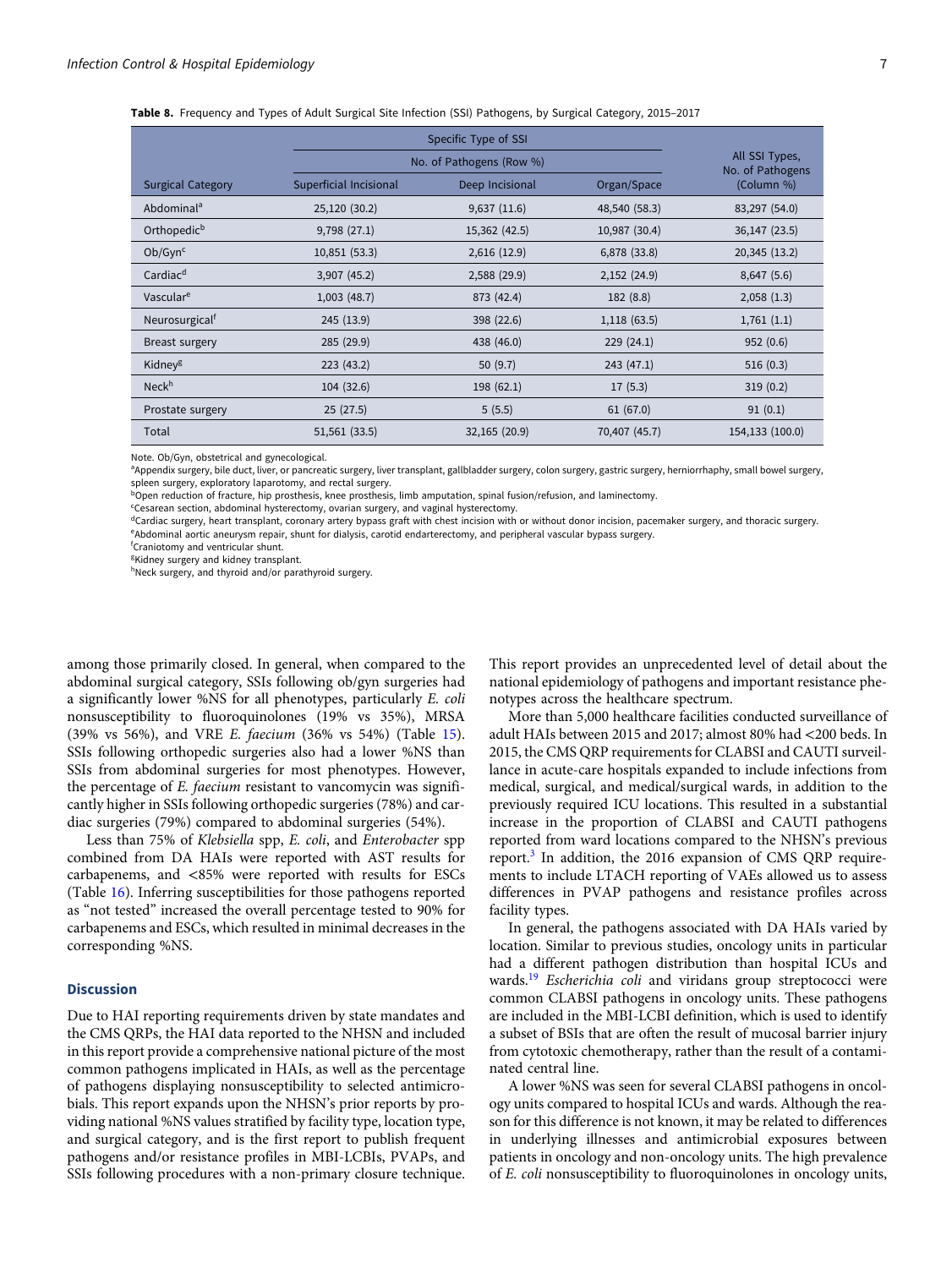<span id="page-7-0"></span>Table 9. Distribution and Rank Order of the 15 Most Frequently Reported Adult Surgical Site Infection (SSI) Pathogens, by Surgical Category,<sup>a</sup> 2015-2017

|                                              | All Surgery Types <sup>b</sup> |                | Abdominal <sup>c</sup> | Orthopedic <sup>d</sup> | Ob/Gyn <sup>e</sup>  | Cardiac <sup>t</sup> |  |
|----------------------------------------------|--------------------------------|----------------|------------------------|-------------------------|----------------------|----------------------|--|
| Pathogen                                     | No. (%)<br>Pathogens           | Rank           | No. (%)<br>Pathogens   | No. (%)<br>Pathogens    | No. (%)<br>Pathogens | No. (%)<br>Pathogens |  |
| Staphylococcus aureus                        | 26,970 (17.5)                  | 1              | 6,193(7.4)             | 13,968 (38.6)           | 3,092 (15.2)         | 2,331 (27.0)         |  |
| Escherichia coli                             | 21,746 (14.1)                  | $\overline{2}$ | 16,378 (19.7)          | 1,737 (4.8)             | 2,778 (13.7)         | 478 (5.5)            |  |
| Enterococcus faecalis <sup>g</sup>           | 12,267 (8.0)                   | 3              | 8,053(9.7)             | 1,779 (4.9)             | 1,862(9.2)           | 281(3.2)             |  |
| Coagulase-negative staphylococci             | 11,106(7.2)                    | 4              | 2,980(3.6)             | 4,693 (13.0)            | 1,476(7.3)           | 1,288 (14.9)         |  |
| Pseudomonas aeruginosa                       | 8,956 (5.8)                    | 5              | 4,787(5.7)             | 2,184(6.0)              | 907(4.5)             | 658 (7.6)            |  |
| Selected Klebsiella spp                      | 7,789(5.1)                     | 6              | 4,894(5.9)             | 1,167(3.2)              | 917(4.5)             | 518(6.0)             |  |
| Bacteriodes spp                              | 7,321(4.7)                     | $\overline{7}$ | 5,968(7.2)             | 150(0.4)                | 1,100(5.4)           | 38(0.4)              |  |
| Enterobacter spp                             | 7,178(4.7)                     | 8              | 3,691(4.4)             | 1,797(5.0)              | 793 (3.9)            | 538 (6.2)            |  |
| Other <i>Enterococcus</i> spp <sup>g,h</sup> | $5,444$ $(3.5)$                | 9              | 4,279(5.1)             | 491 (1.4)               | 503(2.5)             | 85(1.0)              |  |
| Candida albicans <sup>g</sup>                | 4,847(3.1)                     | 10             | 4,131(5.0)             | 259(0.7)                | 216(1.1)             | 142(1.6)             |  |
| Enterococcus faecium <sup>g</sup>            | 4,515(2.9)                     | 11             | 3,942(4.7)             | 324(0.9)                | 139(0.7)             | 53 $(0.6)$           |  |
| Proteus spp                                  | 4,357 (2.8)                    | 12             | 1,542(1.9)             | 1,356(3.8)              | 888 (4.4)            | 400 (4.6)            |  |
| Viridans group streptococci                  | 4,267(2.8)                     | 13             | 3,112(3.7)             | 323(0.9)                | 601(3.0)             | 101(1.2)             |  |
| Citrobacter spp                              | 2,099(1.4)                     | 14             | 1,395(1.7)             | 249(0.7)                | 275(1.4)             | 105(1.2)             |  |
| Serratia spp                                 | 1,904(1.2)                     | 15             | 357(0.4)               | 649 (1.8)               | 230(1.1)             | 475 (5.5)            |  |
| Other                                        | 23,367 (15.2)                  |                | 11,595(13.9)           | 5,021 (13.9)            | 4,568 (22.5)         | 1,156 (13.4)         |  |
| Total                                        | 154,133 (100.0)                |                | 83,297 (100.0)         | 36,147 (100.0)          | 20,345 (100.0)       | 8,647 (100.0)        |  |

Note. Ob/Gyn, obstetrical and gynecological; Selected Klebsiella spp, K. oxytoca and K. pneumoniae.

aThe 4 most frequently reported surgical categories by pathogen volume are shown. Supplemental tables are available in the 2015-2017 Adult Antimicrobial Resistance Report Online Supplement that show pathogen rankings separately for each NHSN operative procedure code [\(https://www.cdc.gov/nhsn/datastat/index.html\)](https://www.cdc.gov/nhsn/datastat/index.html).

<sup>b</sup>Consists of all NHSN operative procedure codes and is not limited to the 4 surgical categories shown.

c Appendix surgery, bile duct, liver, or pancreatic surgery, liver transplant, gallbladder surgery, colon surgery, gastric surgery, herniorrhaphy, small bowel surgery, spleen surgery, exploratory laparotomy, and rectal surgery.

<sup>d</sup>Open reduction of fracture, hip prosthesis, knee prosthesis, limb amputation, spinal fusion/refusion, and laminectomy.

<sup>e</sup>Cesarean section, abdominal hysterectomy, ovarian surgery, and vaginal hysterectomy.

f Cardiac surgery, heart transplant, coronary artery bypass graft with chest incision with or without donor incision, pacemaker surgery, and thoracic surgery.

BWhen analyzed on the genus level for all surgery types, Enterococcus ranks #2 and Candida ranks #9.

hThe group 'Other Enterococcus spp' combines enterococci identified to the species level, excluding E. faecium and E. faecalis, and enterococci for which the species was not reported.

and particularly in MBI-LCBIs within oncology units, is likely the result of widespread use of fluoroquinolone prophylaxis in this population.

Enterococcus spp have historically been reported as the most common resistant organism isolated from LTACH patients. $20,21$ The results of our analysis were consistent with those of earlier publications: Enterococcus spp represented the most common LTACH CLABSI pathogen. LTACHs consistently had a higher %NS for most phenotypes compared with other settings. This heightened antimicrobial resistance in LTACHs is well established and has been attributed to the longer patient length of stay, the acuity of patients, patient exposure to hospital ICUs and antimicrobials prior to their LTACH admission, and challenges in the implementation of infection control practices in LTACHs.<sup>[22,23](#page-15-0)</sup> Transmission of resistant organisms in these settings can contribute to an increase in the overall regional prevalence of these organisms due to frequent patient transfers. A coordinated approach across healthcare facilities connected by patient sharing has the greatest potential to reduce the spread of resistant infections in the region.<sup>[24](#page-15-0)</sup>

SSI pathogens varied by surgical category and procedure closure technique. The high frequency of S. aureus and coagulasenegative staphylococci reported from orthopedic and cardiac SSIs could be partially related to the use of implants, such as orthopedic implants, during these procedures. $25$  The differences between primarily closed and non-primarily closed abdominal procedures may reflect differences in the underlying pathophysiology that might lead a surgeon to choose one closure technique over another. In addition, patients with a non-primarily closed incision might be more likely to receive antimicrobial treatment for existing infections and/or prolonged prophylaxis prior to the procedure, both of which could contribute to an increase in yeast growth and a higher likelihood for the development of antimicrobial resistance. Pathogen susceptibility varied by surgical category, with ob/gyn procedures having a lower %NS for all phenotypes compared to general abdominal procedures. It is possible that more ob/gyn procedures are elective compared to other abdominal procedures, and patients undergoing ob/gyn procedures may be generally younger and healthier than those receiving nonelective abdominal surgeries.

Consistent with earlier reports, this analysis found a higher %NS in DA HAIs compared to SSIs. Patients with a CLABSI, CAUTI, or PVAP have often been admitted to an inpatient unit for several days prior to the infection, and therefore pathogens contributing to these infections are more likely to have been acquired during a patient's hospitalization, when patients are exposed to antimicrobials and where there is significant transmission pressure for resistant organisms. Alternatively, SSIs are often caused by bacterial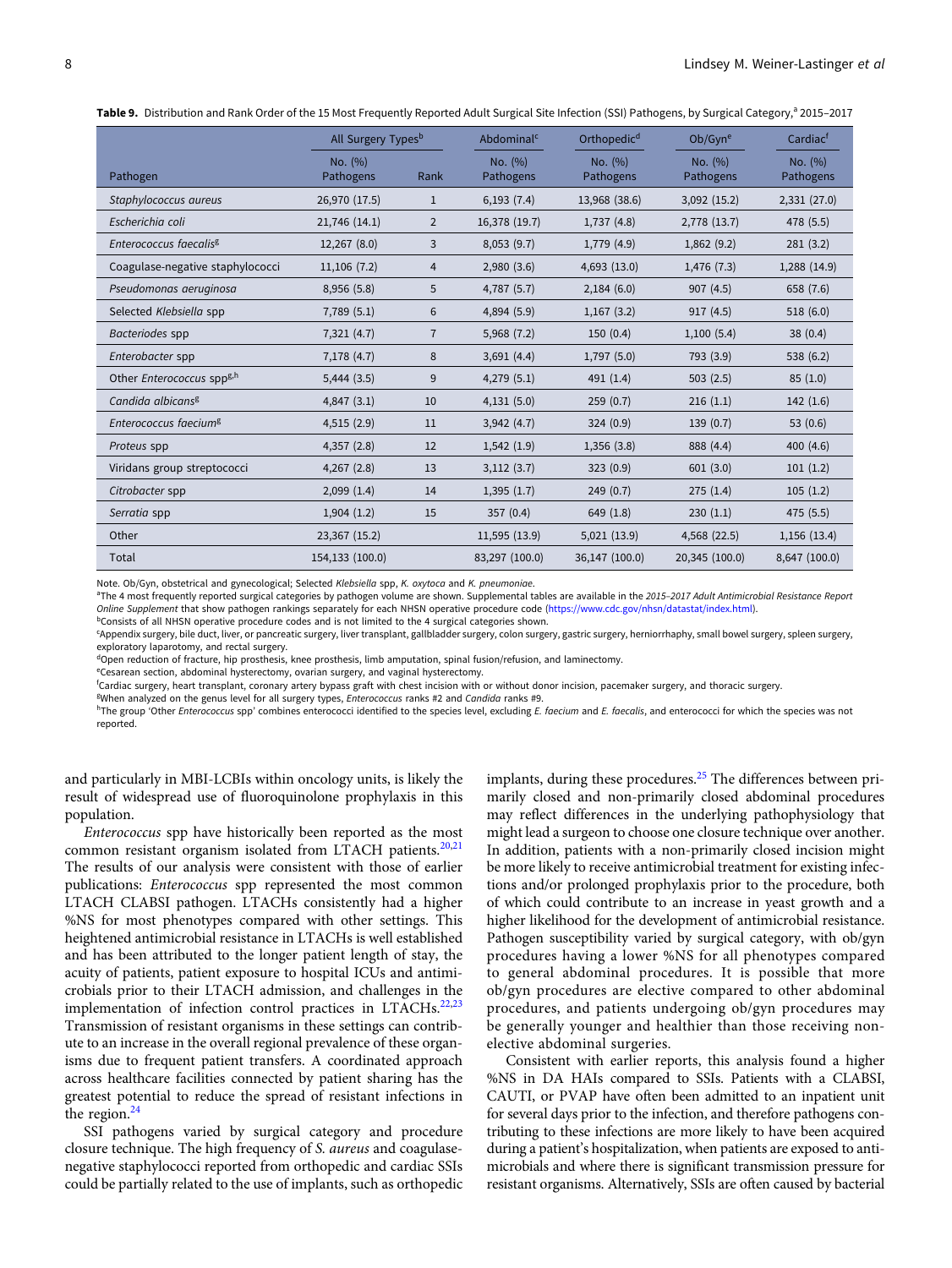<span id="page-8-0"></span>Table 10. Percentage of Pathogens Reported from Adult Healthcare-Associated Infections (HAIs) in Acute-Care Hospitals<sup>a</sup> that Tested Nonsusceptible<sup>b</sup> (NS) to Selected Antimicrobial Agents, by Infection Category, 2015–2017

|                              |              | Device-Associated HAIs <sup>c</sup> |         |              | <b>Surgical Site Infections</b> |            |
|------------------------------|--------------|-------------------------------------|---------|--------------|---------------------------------|------------|
| Pathogen, Antimicrobial      | No. Reported | % Tested                            | % $NSb$ | No. Reported | % Tested                        | $%$ NS $b$ |
| Staphylococcus aureus        | 13,594       |                                     |         | 26,970       |                                 |            |
| OX/CEFOX/METH (MRSA)         |              | 92.3                                | $48.4*$ |              | 94.2                            | 41.9       |
| <b>Enterococcus faecium</b>  | 7,682        |                                     |         | 4,515        |                                 |            |
| Vancomycin (VRE)             |              | 95.1                                | $82.1*$ |              | 95.9                            | 55.6       |
| <b>Enterococcus faecalis</b> | 13,643       |                                     |         | 12,267       |                                 |            |
| Vancomycin (VRE)             |              | 92.9                                | $7.2*$  |              | 92.7                            | 3.4        |
| Selected Klebsiella spp      | 19,947       |                                     |         | 7,789        |                                 |            |
| <b>ESCs</b>                  |              | 84.7                                | $21.1*$ |              | 81.9                            | 13.7       |
| Carbapenems (CRE)            |              | 74.7                                | $6.9*$  |              | 72.6                            | 3.1        |
| <b>MDR</b>                   |              | 93.2                                | $13.2*$ |              | 93.2                            | 6.3        |
| Escherichia coli             | 36,610       |                                     |         | 21,746       |                                 |            |
| <b>ESCs</b>                  |              | 84.3                                | $20.5*$ |              | 81.8                            | 18.2       |
| Carbapenems (CRE)            |              | 73.8                                | 0.7     |              | 73.4                            | 0.6        |
| FQs                          |              | 95.8                                | $37.8*$ |              | 94.4                            | 32.1       |
| <b>MDR</b>                   |              | 93.2                                | $9.7*$  |              | 92.7                            | 7.4        |
| Enterobacter spp             | 8,205        |                                     |         | 7,178        |                                 |            |
| Cefepime                     |              | 74.6                                | $11.4*$ |              | 70.4                            | 5.5        |
| Carbapenems (CRE)            |              | 77.4                                | $6.2*$  |              | 74.7                            | 3.7        |
| MDR-2                        |              | 92.2                                | $6.5*$  |              | 92.5                            | 1.9        |
| Pseudomonas aeruginosa       | 15,706       |                                     |         | 8,956        |                                 |            |
| <b>AMINOS</b>                |              | 96.9                                | $14.4*$ |              | 96.3                            | 5.8        |
| ESCs-2                       |              | 95.8                                | $20.3*$ |              | 95.0                            | 10.2       |
| FQs-2                        |              | 95.8                                | $26.2*$ |              | 95.5                            | 11.0       |
| Carbapenems-2                |              | 81.3                                | $20.7*$ |              | 77.8                            | 9.1        |
| PIP/PIPTAZ                   |              | 89.6                                | $15.0*$ |              | 89.6                            | 7.7        |
| MDR-3                        |              | 96.9                                | $14.2*$ |              | 96.3                            | 4.5        |
| Acinetobacter spp            | 1,899        |                                     |         | 625          |                                 |            |
| Carbapenems-2                |              | 79.1                                | $43.2*$ |              | 77.0                            | 26.6       |
| MDR-4                        |              | 95.1                                | $43.1*$ |              | 94.1                            | 26.5       |

Note. Selected Klebsiella spp, K. oxytoca and K. pneumoniae; OX/CEFOX/METH, oxacillin, cefoxitin, or methicillin; MRSA, methicillin-resistant Staphylococcus aureus; VRE, vancomycin-resistant Enterococcus; ESCs, extended-spectrum cephalosporins (cefepime, cefotaxime, ceftazidime, or ceftriaxone); CRE, carbapenem-resistant Enterobacteriaceae (imipenem, meropenem, doripenem, or ertapenem); MDR, multidrug-resistant (NS to 1 drug in at least 3 of the following classes: ESCs, FQs, AMINOs, carbapenems (R only), PIPTAZ); MDR-2, multidrug-resistant (NS to 1 drug in at least 3 of the following classes: cefepime, FQs, AMINOs, carbapenems (R only), PIPTAZ); FQs, fluoroquinolones (ciprofloxacin, levofloxacin, or moxifloxacin); AMINOs, aminoglycosides (amikacin, gentamicin, or tobramycin); ESCs-2, extended-spectrum cephalosporins (cefepime or ceftazidime); FQs-2, fluoroquinolones (ciprofloxacin or levofloxacin); PIP, piperacillin; PIPTAZ, piperacillin/tazobactam; Carbapenems-2, imipenem, meropenem, or doripenem; MDR-3, multidrug-resistant (NS to 1 drug in at least 3 of the following classes: ESCs-2, FQs-2, AMINOs, carbapenems-2, PIP/PIPTAZ); MDR-4, multidrug-resistant (NS to 1 drug in at least 3 of the following classes: ESCs-2, FQs-2, AMINOs, carbapenems-2, PIP/PIPTAZ, ampicillin/sulbactam). \*Statistically significantly different than %NS in surgical site infections;  $P < .05$ .

aLong-term acute-care hospitals (LTACHs) and inpatient rehabilitation facilities (IRFs) are excluded from this table.

bMRSA, VRE, and CRE data are presented as %R (ie, includes only those pathogens that tested resistant). All other phenotypes are shown as %NS (ie, includes pathogens that tested intermediate or resistant).

c Consists of central line-associated bloodstream infections (CLABSIs), catheter-associated urinary tract infections (CAUTIs), and possible ventilator-associated pneumonias (PVAPs).

contamination from the patient's endogenous skin flora, $26$  and thus may be less likely to show nonsusceptibility to antimicrobials.

Statistically significant differences existed in the %NS between hospital wards and ICUs, with ICUs tending to have a higher %NS for CLABSI pathogens and a lower %NS for CAUTI pathogens. Previous studies reported higher resistance percentages in ICUs, noting several contributing factors such as the severity of patient illness and the common use of prophylactic antimicrobials in ICUs.[27](#page-15-0)–[29](#page-15-0) However, among CAUTIs, the %NS values were higher in wards than ICUs. This could reflect differences in the frequency and duration of urinary catheter use in these settings. In the past few years, reductions in device utilization have been greater on wards than ICUs $30$ ; the remaining ward patients with catheters might represent patients who are more likely to have long-term catheters that are challenging to discontinue, and thus could be more likely to have infections with resistant organisms.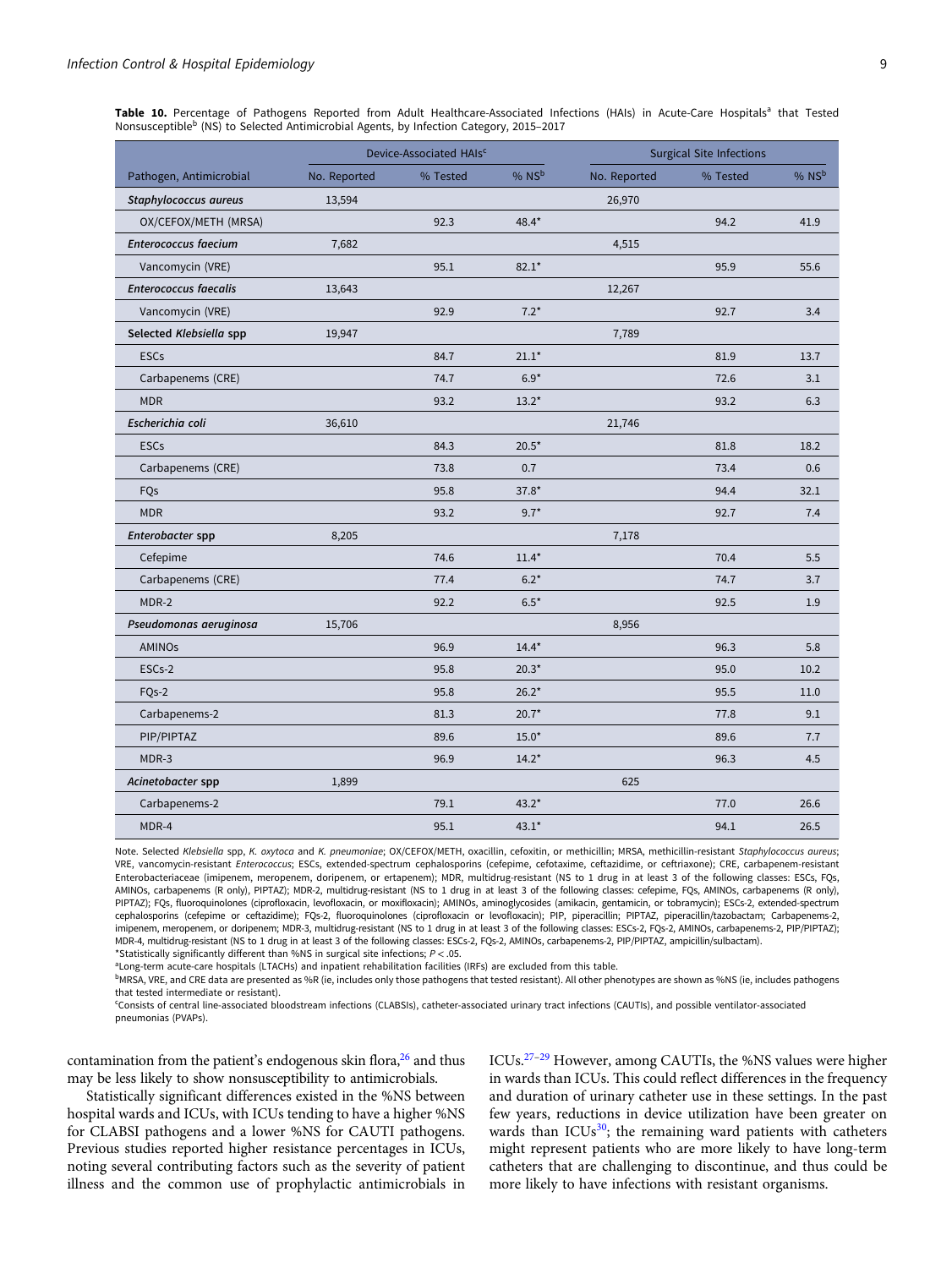<span id="page-9-0"></span>Table 11. Percentage of Pathogens Reported from Adult Central Line-Associated Bloodstream Infections<sup>a</sup> (CLABSIs) that Tested Nonsusceptible<sup>b</sup> (NS) to Selected Antimicrobial Agents, by Location Type,<sup>c</sup> 2015–2017

|                              | Hospital Wards <sup>c</sup> |                       |                         | <b>Hospital ICUs</b> |                    |                         | <b>Hospital Oncology Units</b> |                       | <b>LTACHs</b>           |                 |                    |                      |
|------------------------------|-----------------------------|-----------------------|-------------------------|----------------------|--------------------|-------------------------|--------------------------------|-----------------------|-------------------------|-----------------|--------------------|----------------------|
| Pathogen, Antimicrobial      | No.<br>Reported             | $\%$<br><b>Tested</b> | $\%$<br>NS <sup>b</sup> | No.<br>Reported      | %<br><b>Tested</b> | $\%$<br>NS <sup>b</sup> | No.<br>Reported                | $\%$<br><b>Tested</b> | $\%$<br>NS <sup>b</sup> | No.<br>Reported | %<br><b>Tested</b> | %<br>NS <sup>b</sup> |
| Staphylococcus aureus        | 5,386                       |                       |                         | 2,497                |                    |                         | 1,163                          |                       |                         | 1,217           |                    |                      |
| OX/CEFOX/METH<br>(MRSA)      |                             | 91.0                  | 53.8                    |                      | 90.7               | $50.0*$                 |                                | 91.2                  | 45.8*                   |                 | 96.5               | $77.6*$              |
| <b>Enterococcus faecium</b>  | 1,673                       |                       |                         | 1,981                |                    |                         | 1,670                          |                       |                         | 691             |                    |                      |
| Vancomycin (VRE)             |                             | 94.9                  | 78.3                    |                      | 94.5               | $84.5*$                 |                                | 94.5                  | $81.6*$                 |                 | 98.3               | $84.4*$              |
| <b>Enterococcus faecalis</b> | 2,636                       |                       |                         | 2,117                |                    |                         | 664                            |                       |                         | 1,314           |                    |                      |
| Vancomycin (VRE)             |                             | 93.6                  | 10.7                    |                      | 93.0               | $8.5*$                  |                                | 89.9                  | $7.4*$                  |                 | 95.4               | $18.0*$              |
| Selected Klebsiella spp      | 3,344                       |                       |                         | 1,708                |                    |                         | 1,441                          |                       |                         | 1,158           |                    |                      |
| <b>ESCs</b>                  |                             | 81.9                  | 25.2                    |                      | 83.0               | $29.6*$                 |                                | 85.5                  | $19.7*$                 |                 | 92.3               | 49.6*                |
| Carbapenems (CRE)            |                             | 74.9                  | 8.4                     |                      | 76.9               | $11.0*$                 |                                | 73.6                  | $4.9*$                  |                 | 88.3               | $24.7*$              |
| <b>MDR</b>                   |                             | 90.9                  | 15.7                    |                      | 90.5               | $20.2*$                 |                                | 91.8                  | $12.5*$                 |                 | 97.8               | $40.0*$              |
| Escherichia coli             | 2,279                       |                       |                         | 1,129                |                    |                         | 2,667                          |                       |                         | 394             |                    |                      |
| <b>ESCs</b>                  |                             | 81.7                  | 27.4                    |                      | 82.2               | 29.8                    |                                | 84.7                  | 28.3                    |                 | 89.3               | $40.3*$              |
| Carbapenems (CRE)            |                             | 74.6                  | 1.2                     |                      | 73.9               | $2.4*$                  |                                | 76.6                  | 1.4                     |                 | 87.6               | 2.3                  |
| FQs                          |                             | 91.8                  | 47.1                    |                      | 90.4               | $43.2*$                 |                                | 90.3                  | $65.3*$                 |                 | 96.2               | $60.2*$              |
| <b>MDR</b>                   |                             | 91.0                  | 14.1                    |                      | 88.8               | 14.4                    |                                | 90.1                  | $17.6*$                 |                 | 94.7               | $26.3*$              |
| Enterobacter spp             | 1,453                       |                       |                         | 1,078                |                    |                         | 532                            |                       |                         | 383             |                    |                      |
| Cefepime                     |                             | 74.2                  | 10.5                    |                      | 74.5               | 12.2                    |                                | 77.6                  | 10.9                    |                 | 77.0               | $17.3*$              |
| Carbapenems (CRE)            |                             | 80.2                  | 4.7                     |                      | 76.2               | $7.2*$                  |                                | 78.0                  | 7.2                     |                 | 86.2               | $9.4*$               |
| MDR-2                        |                             | 91.5                  | 6.2                     |                      | 89.6               | 7.7                     |                                | 90.0                  | 7.1                     |                 | 95.6               | $13.7*$              |
| Pseudomonas<br>aeruginosa    | 1,407                       |                       |                         | 1,061                |                    |                         | 701                            |                       |                         | 495             |                    |                      |
| <b>AMINOs</b>                |                             | 93.3                  | 12.8                    |                      | 90.9               | 14.9                    |                                | 92.6                  | $8.9*$                  |                 | 96.2               | $23.5*$              |
| ESCs-2                       |                             | 92.0                  | 21.9                    |                      | 90.2               | $26.5*$                 |                                | 91.2                  | $15.2*$                 |                 | 94.9               | $37.7*$              |
| FO <sub>s</sub> -2           |                             | 92.0                  | 23.5                    |                      | 89.8               | 27.1                    |                                | 91.9                  | 22.5                    |                 | 96.4               | $41.9*$              |
| Carbapenems-2                |                             | 80.0                  | 19.8                    |                      | 77.5               | $26.3*$                 |                                | 81.9                  | 19.2                    |                 | 88.7               | $37.4*$              |
| PIP/PIPTAZ                   |                             | 86.9                  | 15.5                    |                      | 85.6               | $20.2*$                 |                                | 88.2                  | 12.5                    |                 | 87.7               | $29.3*$              |
| MDR-3                        |                             | 93.2                  | 13.6                    |                      | 91.2               | $18.6*$                 |                                | 92.4                  | 11.6                    |                 | 97.2               | $29.9*$              |
| Acinetobacter spp            | 660                         |                       |                         | 392                  |                    |                         | 66                             |                       |                         | 245             |                    |                      |
| Carbapenems-2                |                             | 78.8                  | 33.1                    |                      | 80.6               | $47.2*$                 |                                | 75.8                  | $12.0*$                 |                 | 86.1               | $75.4*$              |
| MDR-4                        |                             | 94.1                  | 34.6                    |                      | 92.6               | 46.6*                   |                                | 93.9                  | $12.9*$                 |                 | 99.6               | 76.6*                |

Note. ICUs, intensive care units; LTACHs, long-term acute-care hospitals; Selected Klebsiella spp, K. oxytoca and K. pneumoniae; OX/CEFOX/METH, oxacillin, cefoxitin, or methicillin; MRSA, methicillin-resistant Staphylococcus aureus; VRE, vancomycin-resistant Enterococcus; ESCs, extended-spectrum cephalosporins (cefepime, cefotaxime, ceftazidime, or ceftriaxone); CRE, carbapenem-resistant Enterobacteriaceae (imipenem, meropenem, doripenem, or ertapenem); MDR, multidrug-resistant (NS to 1 drug in at least 3 of the following classes: ESCs, FQs, AMINOs, carbapenems (R only), PIPTAZ); MDR-2, multidrug-resistant (NS to 1 drug in at least 3 of the following classes: cefepime, FQs, AMINOs, carbapenems (R only), PIPTAZ); FQs: fluoroquinolones (ciprofloxacin, levofloxacin, or moxifloxacin); AMINOs, aminoglycosides (amikacin, gentamicin, or tobramycin); ESCs-2, extended-spectrum cephalosporins (cefepime or ceftazidime); FQs-2, fluoroquinolones (ciprofloxacin or levofloxacin); PIP, piperacillin; PIPTAZ, piperacillin/tazobactam; Carbapenems-2, imipenem, meropenem, or doripenem; MDR-3, multidrug-resistant (NS to 1 drug in at least 3 of the following classes: ESCs-2, FQs-2, AMINOs, carbapenems-2, PIP/PIPTAZ); MDR-4, multidrug-resistant (NS to 1 drug in at least 3 of the following classes: ESCs-2, FQs-2, AMINOs, carbapenems-2, PIP/PIPTAZ, ampicillin/sulbactam).

\*Statistically significantly different than %NS in hospital wards;  $P < .05$ .

<sup>a</sup>Supplemental tables are available in the 2015-2017 Adult Antimicrobial Resistance Report Online Supplement that show the %NS separately for mucosal barrier injury laboratory-confirmed bloodstream infection (MBI-LCBI) and non–MBI-LCBIs within hospital oncology locations [\(https://www.cdc.gov/nhsn/datastat/index.html](https://www.cdc.gov/nhsn/datastat/index.html)).

bMRSA, VRE, and CRE data are presented as %R (ie, includes only those pathogens that tested resistant). All other phenotypes are shown as %NS (ie, includes pathogens that tested intermediate or resistant).

c Location types are mutually exclusive. "Hospital wards" includes step-down units, mixed acuity units, and specialty care areas.

We continue to notice low reporting frequencies of AST results for Klebsiella spp, E. coli, and Enterobacter spp with carbapenems and/or ESCs. To account for this, we compared the %NS for these phenotypes to an alternate %NS in which susceptibility results were imputed for those pathogens without AST results. The slight decrease

in %NS that resulted from this method is evidence that the NHSN's typical %NS calculations may be a small overestimation of the true nonsusceptibility in the population, which has been suggested in prior NHSN reports. Given that any overestimation appears to be minimal (0.5% decrease for CRE and 1.2% decrease for ESC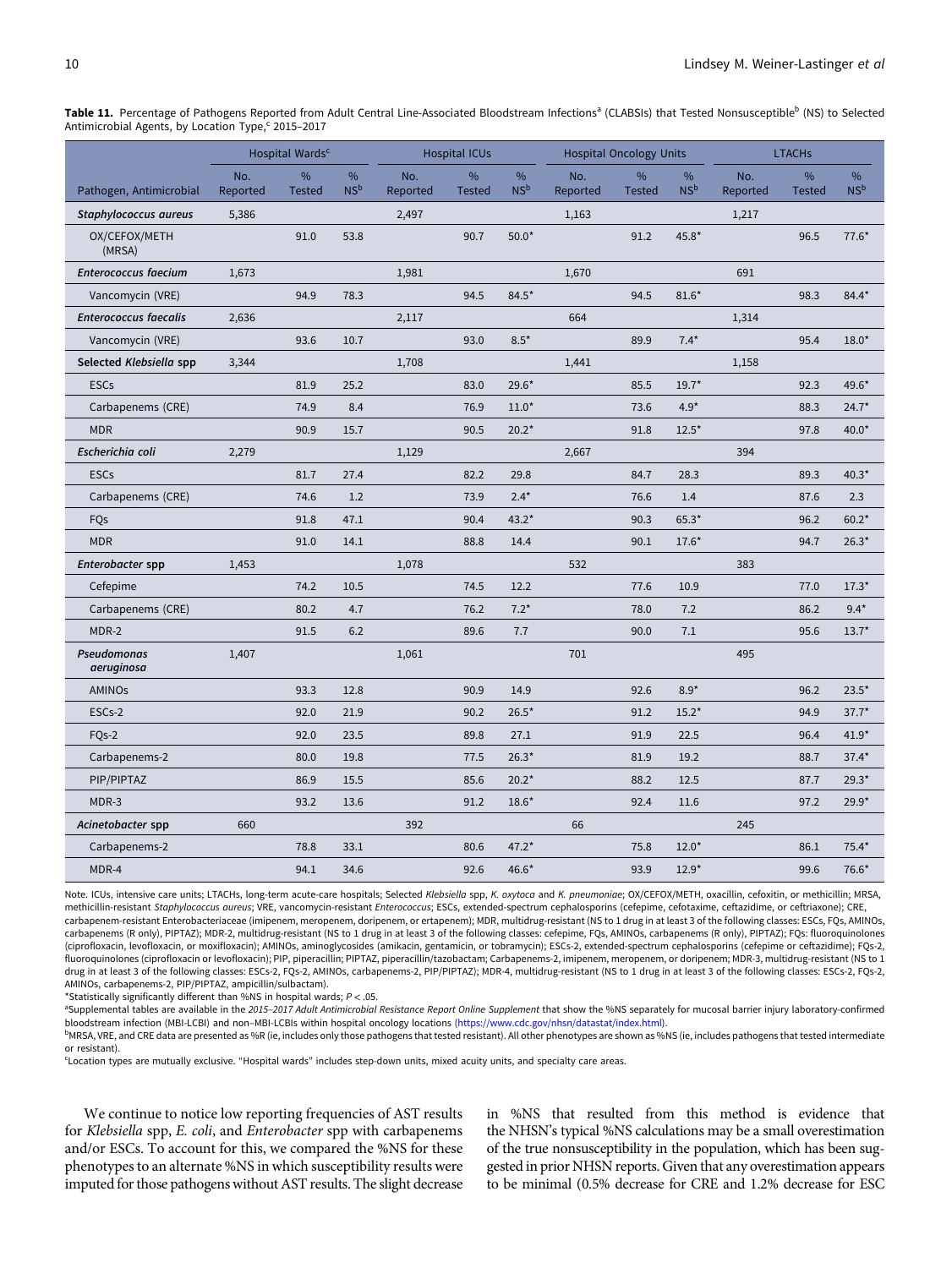<span id="page-10-0"></span>Table 12. Percentage of Pathogens Reported from Adult Catheter-Associated Urinary Tract Infections (CAUTIs) that Tested Nonsusceptible<sup>a</sup> (NS) to Selected Antimicrobial Agents, by Location Type, 2015-2017

|                                 |                        | Hospital Wards <sup>b</sup> |                      |                 | <b>Hospital ICUs</b> |                      | <b>Hospital Oncology Units</b> |      |                      |                 | <b>LTACHs</b>      |                      |                 | <b>IRFs</b> |                      |
|---------------------------------|------------------------|-----------------------------|----------------------|-----------------|----------------------|----------------------|--------------------------------|------|----------------------|-----------------|--------------------|----------------------|-----------------|-------------|----------------------|
| Pathogen,<br>Antimicrobial      | No.<br>Reported Tested | %                           | %<br>NS <sup>a</sup> | No.<br>Reported | %<br><b>Tested</b>   | %<br>NS <sup>a</sup> | No.<br>Reported Tested         | %    | %<br>NS <sup>a</sup> | No.<br>Reported | %<br><b>Tested</b> | %<br>NS <sup>a</sup> | No.<br>Reported | %<br>Tested | %<br>NS <sup>a</sup> |
| <b>Staphylococcus</b><br>aureus | 1,102                  |                             |                      | 655             |                      |                      | 60                             |      |                      | 166             |                    |                      | 83              |             |                      |
| OX/CEFOX/METH<br>(MRSA)         |                        | 94.2                        | 55.2                 |                 | 94.7                 | $40.5*$              |                                | 96.7 | 46.6*                |                 | 96.4               | $79.4*$              |                 | 96.4        | 63.8                 |
| <b>Enterococcus</b><br>faecium  | 1,208                  |                             |                      | 1,034           |                      |                      | 115                            |      |                      | 765             |                    |                      | 33              |             |                      |
| Vancomycin (VRE)                |                        | 95.8                        | 83.1                 |                 | 97.1                 | 82.8                 |                                | 94.8 | 88.1                 |                 | 98.3               | $93.2*$              |                 | 97.0        | 84.4                 |
| <b>Enterococcus</b><br>faecalis | 4,077                  |                             |                      | 3,881           |                      |                      | 266                            |      |                      | 739             |                    |                      | 273             |             |                      |
| Vancomycin (VRE)                |                        | 93.2                        | 7.2                  |                 | 92.6                 | $4.2*$               |                                | 94.0 | 7.2                  |                 | 93.0               | $30.0*$              |                 | 93.4        | 8.2                  |
| Selected Klebsiella<br>spp      | 6,368                  |                             |                      | 5,775           |                      |                      | 337                            |      |                      | 1,882           |                    |                      | 704             |             |                      |
| <b>ESCs</b>                     |                        | 85.3                        | 22.1                 |                 | 85.1                 | $16.6*$              |                                | 89.3 | 23.6                 |                 | 91.9               | $48.2*$              |                 | 84.5        | $15.5*$              |
| Carbapenems<br>(CRE)            |                        | 75.8                        | 7.2                  |                 | 73.0                 | $5.1*$               |                                | 76.0 | 5.5                  |                 | 83.4               | $23.1*$              |                 | 75.3        | $4.2*$               |
| <b>MDR</b>                      |                        | 94.8                        | 14.1                 |                 | 93.8                 | $9.6*$               |                                | 95.3 | 13.4                 |                 | 96.9               | $38.0*$              |                 | 94.3        | $8.6*$               |
| Escherichia coli                | 14,958                 |                             |                      | 14,390          |                      |                      | 653                            |      |                      | 2,389           |                    |                      | 1,414           |             |                      |
| <b>ESCs</b>                     |                        | 84.2                        | 21.5                 |                 | 84.7                 | $16.0*$              |                                | 84.8 | 24.9                 |                 | 90.7               | $32.3*$              |                 | 85.6        | $13.3*$              |
| Carbapenems<br>(CRE)            |                        | 74.3                        | 0.6                  |                 | 72.7                 | $0.3*$               |                                | 74.7 | 1.2                  |                 | 78.8               | $2.0*$               |                 | 74.4        | 0.3                  |
| FQs                             |                        | 97.0                        | 37.9                 |                 | 96.6                 | $31.1*$              |                                | 96.5 | $44.1*$              |                 | 98.2               | $58.2*$              |                 | 97.2        | $31.9*$              |
| <b>MDR</b>                      |                        | 94.2                        | 9.9                  |                 | 93.4                 | $6.9*$               |                                | 94.0 | 11.9                 |                 | 96.2               | $19.6*$              |                 | 94.7        | $6.6*$               |
| Enterobacter spp                | 2,112                  |                             |                      | 2,120           |                      |                      | 111                            |      |                      | 555             |                    |                      | 226             |             |                      |
| Cefepime                        |                        | 73.8                        | 12.3                 |                 | 74.1                 | 12.6                 |                                | 76.6 | 12.9                 |                 | 76.2               | $22.9*$              |                 | 73.5        | 9.6                  |
| Carbapenems<br>(CRE)            |                        | 76.5                        | 7.0                  |                 | 76.7                 | 6.5                  |                                | 75.7 | 8.3                  |                 | 81.8               | $13.7*$              |                 | 74.3        | 3.6                  |
| MDR-2                           |                        | 92.8                        | 7.4                  |                 | 92.4                 | 6.2                  |                                | 91.9 | 9.8                  |                 | 93.9               | $16.5*$              |                 | 92.0        | 5.3                  |
| Pseudomonas<br>aeruginosa       | 5,935                  |                             |                      | 5,047           |                      |                      | 300                            |      |                      | 2,570           |                    |                      | 629             |             |                      |
| <b>AMINOs</b>                   |                        | 98.0                        | 14.7                 |                 | 98.1                 | 15.3                 |                                | 98.0 | 13.3                 |                 | 98.7               | $28.5*$              |                 | 97.3        | 13.6                 |
| ESCs-2                          |                        | 96.8                        | 19.9                 |                 | 97.1                 | 18.6                 |                                | 97.0 | 16.5                 |                 | 97.0               | $35.6*$              |                 | 97.0        | $13.0*$              |
| FQ <sub>s</sub> -2              |                        | 97.1                        | 27.5                 |                 | 96.8                 | $24.9*$              |                                | 96.3 | 29.1                 |                 | 98.3               | $48.2*$              |                 | 96.0        | $23.3*$              |
| Carbapenems-2                   |                        | 81.3                        | 19.4                 |                 | 81.5                 | 19.7                 |                                | 84.0 | 21.8                 |                 | 85.5               | $35.9*$              |                 | 79.2        | $13.1*$              |
| PIP/PIPTAZ                      |                        | 90.3                        | 14.0                 |                 | 90.3                 | 13.8                 |                                | 91.3 | 12.0                 |                 | 88.4               | $25.2*$              |                 | 91.3        | $8.5*$               |
| MDR-3                           |                        | 98.0                        | 13.9                 |                 | 98.1                 | 13.6                 |                                | 98.0 | 12.2                 |                 | 98.8               | $28.8*$              |                 | 97.1        | $8.3*$               |
| Acinetobacter spp               | 258                    |                             |                      | 197             |                      |                      | 15                             |      |                      | 174             |                    |                      | 13              |             |                      |
| Carbapenems-2                   |                        | 79.1                        | 60.8                 |                 | 81.7                 | 52.8                 |                                | 80.0 | .                    |                 | 84.5               | 76.9*                |                 | 61.5        | $\cdots$             |
| MDR-4                           |                        | 96.1                        | 62.5                 |                 | 98.5                 | $53.1*$              |                                | 86.7 | $\ldots$ .           |                 | 99.4               | $81.5^{\star}$       |                 | 100.0       | $\ldots$             |

Note. ICUs, intensive care units; LTACHs, long-term acute-care hospitals; IRFs, inpatient rehabilitation facilities; Selected Klebsiella spp, K. oxytoca and K. pneumoniae; OX/CEFOX/METH, oxacillin, cefoxitin, or methicillin; MRSA, methicillin-resistant Staphylococcus aureus; VRE, vancomycin-resistant Enterococcus; ESCs, extended-spectrum cephalosporins (cefepime, cefotaxime, ceftazidime, or ceftriaxone); CRE, carbapenem-resistant Enterobacteriaceae (imipenem, meropenem, doripenem, or ertapenem); MDR, multidrug-resistant (NS to 1 drug in at least 3 of the following classes: ESCs, FQs, AMINOs, carbapenems (R only), PIPTAZ); MDR-2, multidrug-resistant (NS to 1 drug in at least 3 of the following classes: cefepime, FQs, AMINOs, carbapenems (R only), PIPTAZ); FQs, fluoroquinolones (ciprofloxacin, levofloxacin, or moxifloxacin); AMINOs, aminoglycosides (amikacin, gentamicin, or tobramycin); ESCs-2, extended-spectrum cephalosporins (cefepime or ceftazidime); FQs-2, fluoroquinolones (ciprofloxacin or levofloxacin); PIP, piperacillin; PIPTAZ, piperacillin/tazobactam; Carbapenems-2, imipenem, meropenem, or doripenem; MDR-3, multidrug-resistant (NS to 1 drug in at least 3 of the following classes: ESCs-2, FQs-2, AMINOs, carbapenems-2, PIP/PIPTAZ); MDR-4, multidrug-resistant (NS to 1 drug in at least 3 of the following classes: ESCs-2, FQs-2, AMINOs, carbapenems-2, PIP/PIPTAZ, ampicillin/sulbactam).

\*Statistically significantly different than %NS in hospital wards;  $P < .05$ .

a MRSA, VRE, and CRE data are presented as %R (ie, includes only those pathogens that tested resistant). All other phenotypes are shown as %NS (ie, includes pathogens that tested intermediate or resistant). This metric is only calculated when at least 20 isolates have been tested.

bLocation types are mutually exclusive. "Hospital wards" includes step-down units, mixed acuity units, and specialty care areas.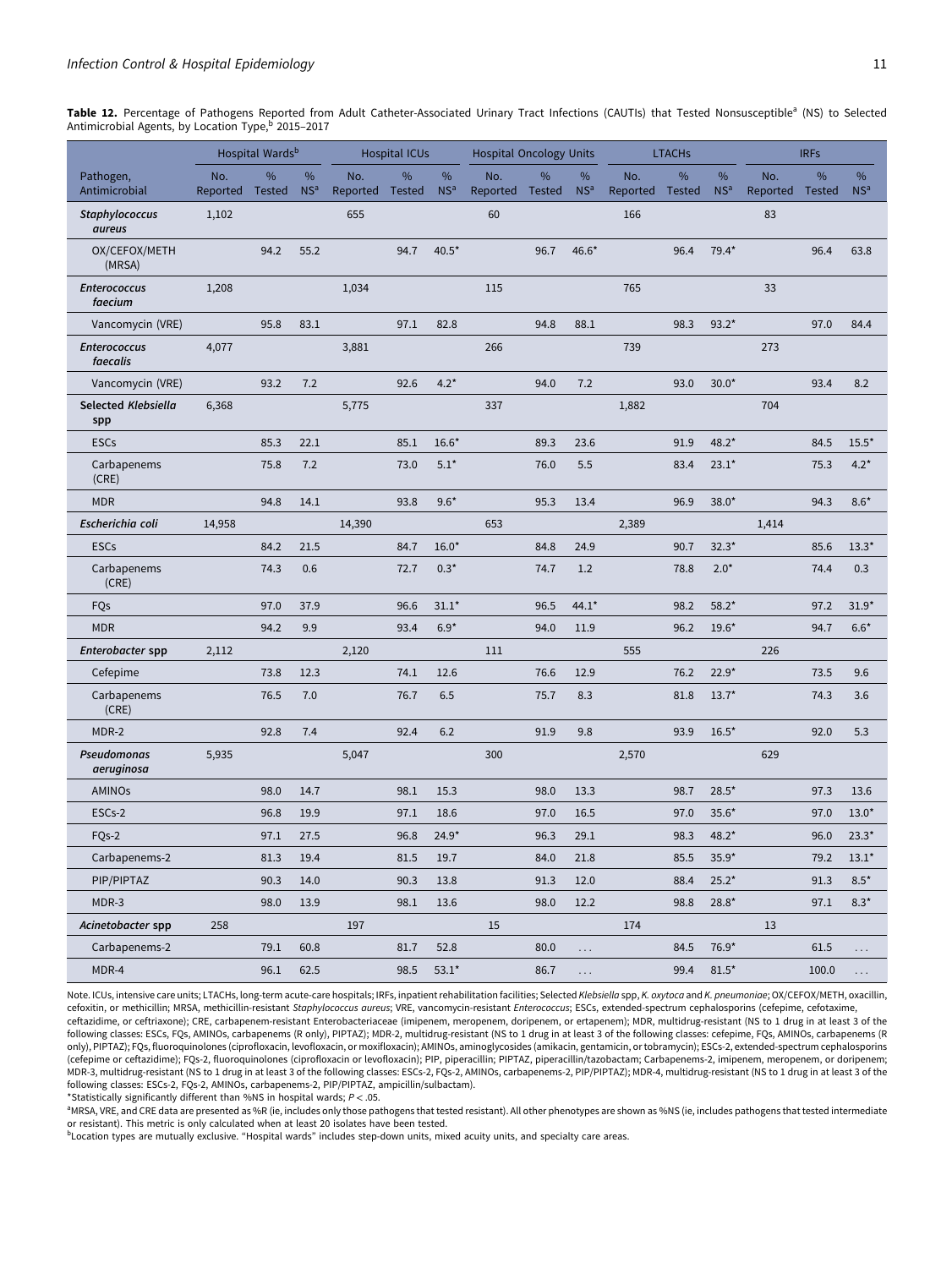<span id="page-11-0"></span>Table 13. Percentage of Pathogens Reported from Adult Possible Ventilator-Associated Pneumonias<sup>a</sup> (PVAPs) that Tested Nonsusceptible<sup>b</sup> (NS) to Selected Antimicrobial Agents, by Location Type,<sup>c</sup> 2015-2017

|                         | Hospital Wards <sup>c</sup> |          |          |              | Hospital ICUs <sup>c</sup> |         | <b>LTACHs</b> |          |          |  |
|-------------------------|-----------------------------|----------|----------|--------------|----------------------------|---------|---------------|----------|----------|--|
| Pathogen, Antimicrobial | No. Reported                | % Tested | % NSb    | No. Reported | % Tested                   | % NSb   | No. Reported  | % Tested | % NSb    |  |
| Staphylococcus aureus   | 58                          |          |          | 2,673        |                            |         | 102           |          |          |  |
| OX/CEFOX/METH (MRSA)    |                             | 93.1     | 40.7     |              | 95.0                       | 36.9    |               | 90.2     | 53.3     |  |
| Selected Klebsiella spp | 38                          |          |          | 936          |                            |         | 50            |          |          |  |
| <b>ESC</b>              |                             | 92.1     | 31.4     |              | 87.3                       | $14.3*$ |               | 82.0     | 34.1     |  |
| Carbapenems (CRE)       |                             | 78.9     | 23.3     |              | 73.6                       | $5.4*$  |               | 88.0     | 11.4     |  |
| <b>MDR</b>              |                             | 94.7     | 25.0     |              | 93.4                       | $8.7*$  |               | 98.0     | 20.4     |  |
| Escherichia coli        | 14                          |          |          | 520          |                            |         | 18            |          |          |  |
| <b>ESC</b>              |                             | 100.0    | .        |              | 85.8                       | 23.8    |               | 100.0    | $\cdots$ |  |
| Carbapenems (CRE)       |                             | 71.4     | .        |              | 73.7                       | 1.0     |               | 83.3     | $\cdots$ |  |
| <b>FQ</b>               |                             | 100.0    | $\cdots$ |              | 94.8                       | 32.7    |               | 94.4     | $\cdots$ |  |
| <b>MDR</b>              |                             | 100.0    | $\cdots$ |              | 93.1                       | 11.8    |               | 94.4     | $\cdots$ |  |
| Enterobacter spp        | 18                          |          |          | 781          |                            |         | 21            |          |          |  |
| Cefepime                |                             | 88.9     | .        |              | 75.9                       | 6.7     |               | 81.0     | $\cdots$ |  |
| Carbapenems (CRE)       |                             | 77.8     | .        |              | 77.5                       | 3.5     |               | 81.0     | .        |  |
| MDR-2                   |                             | 100.0    | .        |              | 96.2                       | 3.1     |               | 100.0    | 9.5      |  |
| Pseudomonas aeruginosa  | 63                          |          |          | 1,192        |                            |         | 157           |          |          |  |
| Aminos                  |                             | 98.4     | 22.6     |              | 98.4                       | 13.6    |               | 98.1     | 29.9     |  |
| ESC-2                   |                             | 98.4     | 30.6     |              | 97.1                       | 25.9    |               | 95.5     | 44.7     |  |
| $FQ-2$                  |                             | 98.4     | 53.2     |              | 96.6                       | $26.7*$ |               | 97.5     | 45.8     |  |
| Carbapenems-2           |                             | 85.7     | 42.6     |              | 84.6                       | $26.3*$ |               | 89.2     | $61.4*$  |  |
| PIP/PIPTAZ              |                             | 85.7     | 25.9     |              | 90.6                       | 21.7    |               | 87.9     | 34.8     |  |
| MDR-3                   |                             | 98.4     | 29.0     |              | 98.2                       | $16.8*$ |               | 98.1     | 39.0     |  |
| Acinetobacter spp       | 17                          |          |          | 294          |                            |         | 32            |          |          |  |
| Carbapenems-2           |                             | 94.1     | .        |              | 75.9                       | 41.3    |               | 90.6     | 75.9     |  |
| MDR-4                   |                             | 100.0    | $\cdots$ |              | 98.0                       | 37.5    |               | 100.0    | 75.0     |  |

Note. ICUs, intensive care units; LTACHs, long-term acute-care hospitals; Selected Klebsiella spp, K. oxytoca and K. pneumoniae; OX/CEFOX/METH, oxacillin, cefoxitin, or methicillin; MRSA, methicillin-resistant Staphylococcus aureus; ESCs, extended-spectrum cephalosporins (cefepime, cefotaxime, ceftazidime, or ceftriaxone); CRE, carbapenem-resistant Enterobacteriaceae (imipenem, meropenem, doripenem, or ertapenem); MDR, multidrug-resistant (NS to 1 drug in at least 3 of the following classes: ESCs, FQs, AMINOs, carbapenems (R only), PIPTAZ); MDR-2, multidrug-resistant (NS to 1 drug in at least 3 of the following classes: cefepime, FQs, AMINOs, carbapenems (R only), PIPTAZ); FQs, fluoroquinolones (ciprofloxacin, levofloxacin, or moxifloxacin); AMINOs, aminoglycosides (amikacin, gentamicin, or tobramycin); ESCs-2, extended-spectrum cephalosporins (cefepime or ceftazidime); FQs-2, fluoroquinolones (ciprofloxacin or levofloxacin); PIP, piperacillin; PIPTAZ, piperacillin/tazobactam; Carbapenems-2, imipenem, meropenem, or doripenem; MDR-3, multidrug-resistant (NS to 1 drug in at least 3 of the following classes: ESCs-2, FQs-2, AMINOs, carbapenems-2, PIP/PIPTAZ); MDR-4, multidrug-resistant (NS to 1 drug in at least 3 of the following classes: ESCs-2, FQs-2, AMINOs, Carbapenems-2, PIP/PIPTAZ, ampicillin/sulbactam).

\*Statistically significantly different than %NS in hospital wards:  $P < .05$ .

<sup>a</sup>PVAP is the only type of ventilator-associated event (VAE) for which a pathogen can be reported.

bMRSA and CRE data are presented as %R (ie, includes only those pathogens that tested resistant). All other phenotypes are shown as %NS (ie, includes pathogens that tested intermediate or resistant). This metric is only calculated when at least 20 isolates have been tested. In most cases, Enterococcus species are excluded organisms from VAE surveillance, and therefore VRE data are not displayed.

c Location types are mutually exclusive. "Hospital wards" includes step-down units, mixed acuity units, and specialty care areas. For this table, "hospital ICUs" includes oncology ICUs.

nonsusceptibility), the NHSN will continue to publish %NS under the traditional definitions that are based strictly on the data reported. Comprehensive reporting of AST results is important to public health surveillance efforts and can allow for the consistent identification and tracking of emerging phenotypes.

Increases over time in the proportion of Candida spp tested for fluconazole susceptibility are encouraging, particularly for C. parapsilosis. The 2016 national guidelines for management of Candida infections recommend that all bloodstream and clinically relevant Candida isolates are tested for azole susceptibility. $31$  As more hospitals and laboratories adopt these recommendations, and data entry for antifungal susceptibility increases in the NHSN, we will be able to track a national resistance metric for Candida spp.

Our results have some limitations. The HAI, pathogen, and AST results are self-reported to the NHSN and are not validated by the CDC. Only the final AST interpretations are reported to the NHSN; therefore, differences may have existed among laboratory testing practices, reporting methods, and breakpoint interpretations that could not be accounted for in this analysis. This report does not account for any community-acquired infections or antimicrobial resistance that occurs outside of an inpatient healthcare facility. In addition, DA HAIs were classified as "adult" based on the location in which the patient resided; data from pediatric patients housed in adult location types at the time of their infection are thus included in this analysis.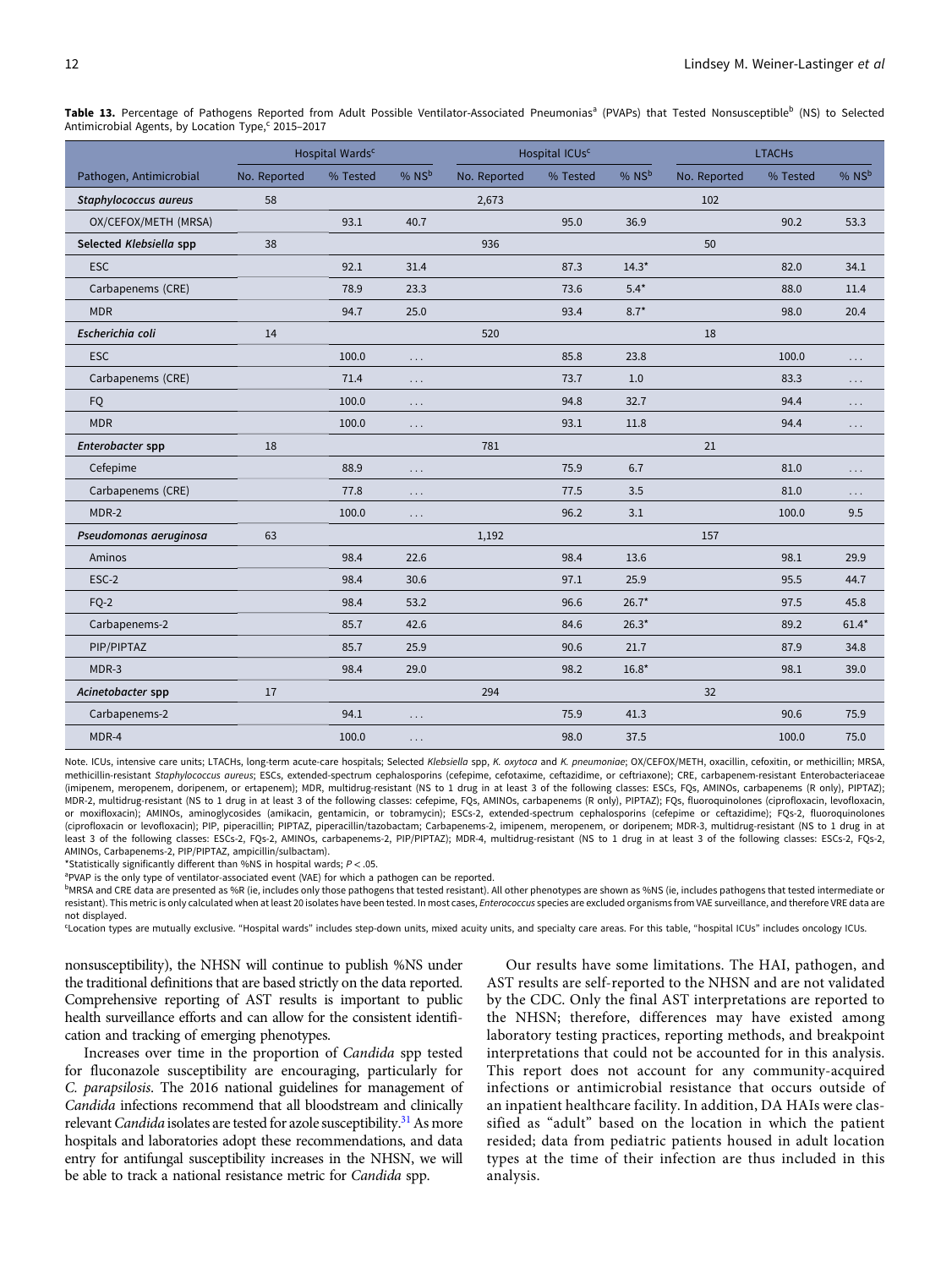<span id="page-12-0"></span>Table 14. Percentage of Pathogens Reported from Adult Abdominal<sup>a</sup> Surgical Site Infections (SSIs) that Tested Nonsusceptible<sup>b</sup> (NS) to Selected Antimicrobial Agents, by Procedure Closure Technique, 2015–2017

|                              |              | Primary Closure <sup>c</sup> |                     | Non-primary Closure <sup>d</sup> |          |         |  |  |
|------------------------------|--------------|------------------------------|---------------------|----------------------------------|----------|---------|--|--|
| Pathogen, Antimicrobial      | No. Reported | % Tested                     | $%$ NS <sup>b</sup> | No. Reported                     | % Tested | % NSb   |  |  |
| Staphylococcus aureus        | 5,909        |                              |                     | 284                              |          |         |  |  |
| OX/CEFOX/METH (MRSA)         |              | 94.4                         | 55.8                |                                  | 95.4     | $64.2*$ |  |  |
| <b>Enterococcus faecium</b>  | 3,584        |                              |                     | 358                              |          |         |  |  |
| Vancomycin (VRE)             |              | 96.1                         | 53.1                |                                  | 94.4     | $61.5*$ |  |  |
| <b>Enterococcus faecalis</b> | 7,584        |                              |                     | 469                              |          |         |  |  |
| Vancomycin (VRE)             |              | 92.9                         | 3.4                 |                                  | 92.5     | 4.1     |  |  |
| Selected Klebsiella spp      | 4,591        |                              |                     | 303                              |          |         |  |  |
| <b>ESC</b>                   |              | 82.4                         | 14.3                |                                  | 85.8     | $21.5*$ |  |  |
| Carbapenems (CRE)            |              | 72.7                         | 3.5                 |                                  | 74.3     | $8.0*$  |  |  |
| <b>MDR</b>                   |              | 93.6                         | 6.4                 |                                  | 93.4     | $12.7*$ |  |  |
| Escherichia coli             | 15,302       |                              |                     | 1,076                            |          |         |  |  |
| <b>ESC</b>                   |              | 81.7                         | 18.5                |                                  | 84.9     | 19.3    |  |  |
| Carbapenems (CRE)            |              | 73.5                         | 0.6                 |                                  | 73.8     | $1.8*$  |  |  |
| FQ                           |              | 94.7                         | 34.7                |                                  | 94.1     | 36.0    |  |  |
| <b>MDR</b>                   |              | 92.8                         | 7.8                 |                                  | 92.6     | 9.4     |  |  |
| Enterobacter spp             | 3,471        |                              |                     | 220                              |          |         |  |  |
| Cefepime                     |              | 71.7                         | 7.3                 |                                  | 75.0     | $13.9*$ |  |  |
| Carbapenems (CRE)            |              | 76.4                         | 5.4                 |                                  | 81.4     | 7.3     |  |  |
| MDR-2                        |              | 93.3                         | 2.6                 |                                  | 95.9     | 4.7     |  |  |
| Pseudomonas aeruginosa       | 4,405        |                              |                     | 382                              |          |         |  |  |
| Aminos                       |              | 96.6                         | 6.8                 |                                  | 97.4     | 8.6     |  |  |
| ESC-2                        |              | 95.4                         | 12.3                |                                  | 95.5     | $21.9*$ |  |  |
| $FQ-2$                       |              | 96.0                         | 12.3                |                                  | 96.6     | $16.8*$ |  |  |
| Carbapenems-2                |              | 78.2                         | 11.2                |                                  | 79.3     | $19.5*$ |  |  |
| PIP/PIPTAZ                   |              | 89.9                         | 9.6                 |                                  | 86.1     | $15.5*$ |  |  |
| MDR-3                        |              | 96.6                         | 5.5                 |                                  | 96.6     | $9.8*$  |  |  |
| Acinetobacter spp            | 118          |                              |                     | 18                               |          |         |  |  |
| Carbapenems-2                |              | 81.4                         | 32.3                |                                  | 72.2     | .       |  |  |
| MDR-4                        |              | 93.2                         | 33.6                |                                  | 94.4     | .       |  |  |

Note. Selected Klebsiella spp, K. oxytoca and K. pneumoniae; OX/CEFOX/METH, oxacillin, cefoxitin, or methicillin; MRSA, methicillin-resistant Staphylococcus aureus; VRE, vancomycin-resistant Enterococcus; ESCs, extended-spectrum cephalosporins (cefepime, cefotaxime, ceftazidime, or ceftriaxone); CRE, carbapenem-resistant Enterobacteriaceae (imipenem, meropenem, doripenem, or ertapenem); MDR, multidrug-resistant (NS to 1 drug in at least 3 of the following classes: ESCs, FQs, AMINOs, carbapenems (R only), PIPTAZ); MDR-2, multidrug-resistant (NS to 1 drug in at least 3 of the following classes: cefepime, FQs, AMINOs, carbapenems (R only), PIPTAZ); FQs, fluoroquinolones (ciprofloxacin, levofloxacin, or moxifloxacin); AMINOs, aminoglycosides (amikacin, gentamicin, or tobramycin); ESCs-2, extended-spectrum cephalosporins (cefepime or ceftazidime); FQs-2, fluoroquinolones (ciprofloxacin or levofloxacin); PIP, piperacillin; PIPTAZ, piperacillin/tazobactam; Carbapenems-2, imipenem, meropenem, or doripenem; MDR-3, multidrug-resistant (NS to 1 drug in at least 3 of the following classes: ESCs-2, FQs-2, AMINOs, carbapenems-2, PIP/PIPTAZ); MDR-4, multidrug-resistant (NS to 1 drug in at least 3 of the following classes: ESCs-2, FQs-2, AMINOs, carbapenems-2, PIP/PIPTAZ, ampicillin/sulbactam).

\*Statistically significantly different than %NS among SSIs following primarily closed procedures; P < .05.

<sup>a</sup>Consists of appendix surgery, bile duct, liver, or pancreatic surgery, liver transplant, gallbladder surgery, colon surgery, gastric surgery, herniorrhaphy, small bowel surgery, spleen surgery, exploratory laparotomy, and rectal surgery.

bMRSA, VRE, and CRE data are presented as %R (ie, includes only those pathogens that tested resistant). All other phenotypes are shown as %NS (ie, includes pathogens that tested intermediate or resistant). This metric is only calculated when at least 20 isolates have been tested.

c Primary closure technique is defined as the closure of a surgical wound in which the skin level has been closed, by any means, during the original surgery. In this table, 79% of primary closure abdominal SSI pathogens are from colon procedures.

<sup>d</sup>Non-primary closure technique is defined as the closure of a surgical wound in which the skin level has been left completely open. In this table, 87% of nonprimary closure abdominal SSI pathogens are from colon procedures.

This report provides updated information on pathogens and resistance phenotypes most commonly reported from HAIs in US healthcare facilities, and it facilitates a greater understanding of the national burden of HAIs and antimicrobial-resistant pathogens.

These data have the potential to inform infection prevention strategies and, when tracked over time, to provide feedback on the impact of these strategies. Healthcare facilities are encouraged to regularly review their facility-specific pathogen and antimicrobial resistance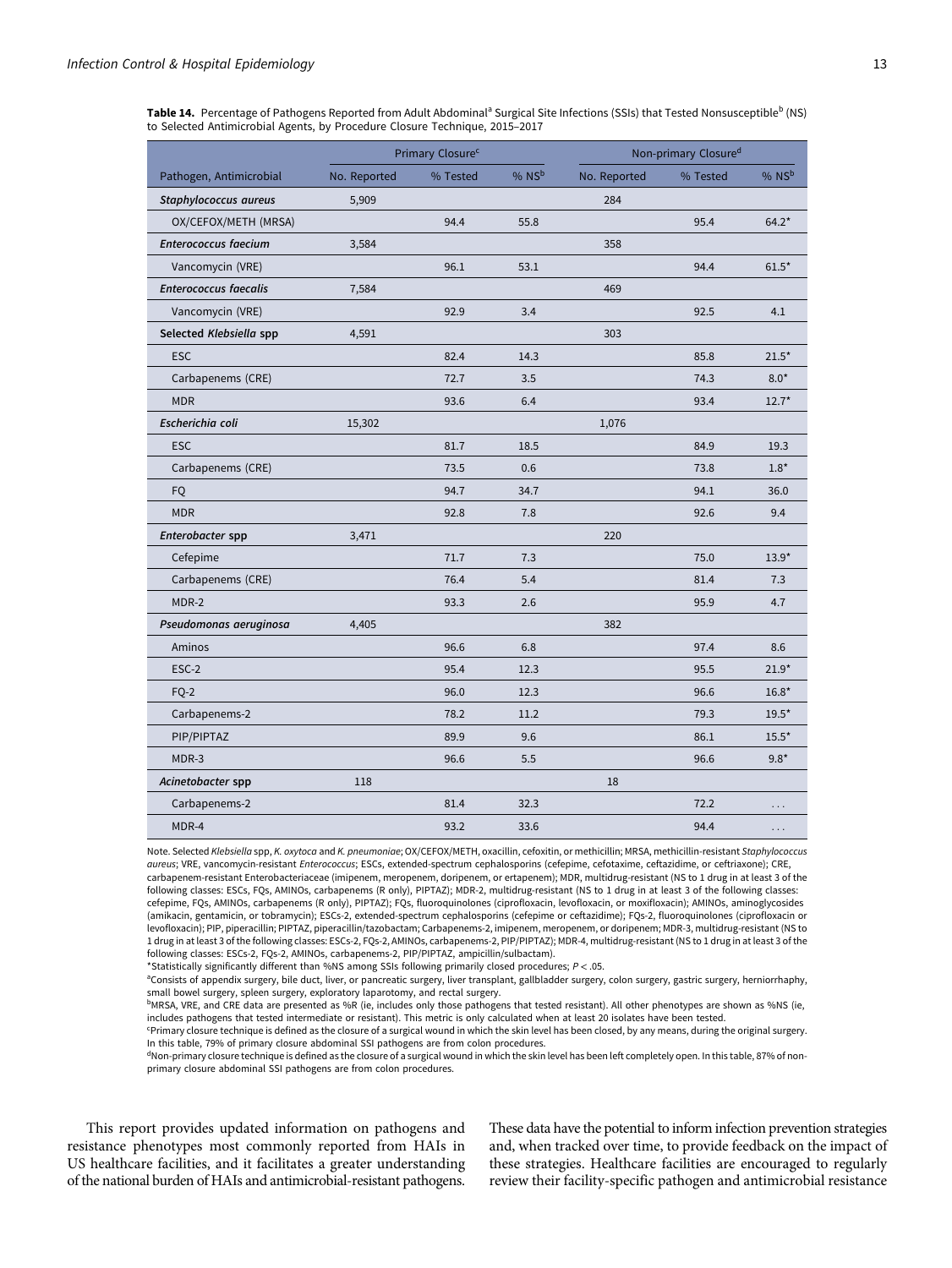<span id="page-13-0"></span>Table 15. Percentage of Pathogens Reported from Adult Surgical Site Infections (SSIs) that Tested NonSusceptible<sup>a</sup> (NS) to Selected Antimicrobial Agents, by Surgical Category,<sup>b</sup> 2015–2017

|                                 |                    | All Surgery Types <sup>c</sup> |                 | Abdominal <sup>d</sup>   |      | Orthopedic <sup>e</sup> |                    | Ob/Gynf       |                 |                          | Cardiac <sup>g</sup> |                 |                   |               |                 |
|---------------------------------|--------------------|--------------------------------|-----------------|--------------------------|------|-------------------------|--------------------|---------------|-----------------|--------------------------|----------------------|-----------------|-------------------|---------------|-----------------|
| Pathogen,                       | No.                | $\frac{0}{0}$                  | %               | No.                      | $\%$ | %                       | No.                | %             | $\%$            | No.                      | $\%$                 | %               | No.               | %             | %               |
| Antimicrobial<br>Staphylococcus | Reported<br>26,970 | Tested                         | NS <sup>a</sup> | Reported Tested<br>6,193 |      | NS <sup>a</sup>         | Reported<br>13,968 | <b>Tested</b> | NS <sup>a</sup> | Reported Tested<br>3,092 |                      | NS <sup>a</sup> | Reported<br>2,331 | <b>Tested</b> | NS <sup>a</sup> |
| aureus                          |                    |                                |                 |                          |      |                         |                    |               |                 |                          |                      |                 |                   |               |                 |
| OX/CEFOX/METH<br>(MRSA)         |                    | 94.2                           | 41.9            |                          | 94.4 | 56.2                    |                    | 94.2          | $38.0*$         |                          | 94.7                 | $38.9*$         |                   | 94.3          | $36.6*$         |
| <b>Enterococcus</b><br>faecium  | 4,515              |                                |                 | 3,942                    |      |                         | 324                |               |                 | 139                      |                      |                 | 53                |               |                 |
| Vancomycin (VRE)                |                    | 95.9                           | 55.6            |                          | 96.0 | 53.8                    |                    | 94.4          | $77.8*$         |                          | 95.0                 | $35.6*$         |                   | 98.1          | $78.8*$         |
| <b>Enterococcus</b><br>faecalis | 12,267             |                                |                 | 8,053                    |      |                         | 1,779              |               |                 | 1,862                    |                      |                 | 281               |               |                 |
| Vancomycin (VRE)                |                    | 92.7                           | 3.4             |                          | 92.9 | 3.5                     |                    | 91.8          | $5.3*$          |                          | 92.2                 | $1.0*$          |                   | 92.9          | $6.1*$          |
| Selected Klebsiella<br>spp      | 7,789              |                                |                 | 4,894                    |      |                         | 1,167              |               |                 | 917                      |                      |                 | 518               |               |                 |
| <b>ESC</b>                      |                    | 81.9                           | 13.7            |                          | 82.6 | 14.8                    |                    | 82.0          | 14.8            |                          | 77.4                 | $6.8*$          |                   | 82.4          | $11.2*$         |
| Carbapenems<br>(CRE)            |                    | 72.6                           | 3.1             |                          | 72.8 | 3.8                     |                    | 71.5          | $2.0*$          |                          | 72.1                 | $0.8*$          |                   | 74.1          | 2.6             |
| <b>MDR</b>                      |                    | 93.2                           | 6.3             |                          | 93.6 | 6.8                     |                    | 92.1          | 7.3             |                          | 92.1                 | $2.4*$          |                   | 93.6          | 5.6             |
| Escherichia coli                | 21,746             |                                |                 | 16,378                   |      |                         | 1,737              |               |                 | 2,778                    |                      |                 | 478               |               |                 |
| <b>ESC</b>                      |                    | 81.8                           | 18.2            |                          | 81.9 | 18.6                    |                    | 82.3          | 16.9            |                          | 79.7                 | $15.4*$         |                   | 85.6          | 21.0            |
| Carbapenems<br>(CRE)            |                    | 73.4                           | 0.6             |                          | 73.5 | 0.7                     |                    | 71.9          | $0.2*$          |                          | 72.1                 | $0.3*$          |                   | 78.9          | 0.3             |
| <b>FQ</b>                       |                    | 94.4                           | 32.1            |                          | 94.7 | 34.8                    |                    | 93.1          | $26.9*$         |                          | 94.2                 | $18.9*$         |                   | 93.7          | 32.4            |
| <b>MDR</b>                      |                    | 92.7                           | 7.4             |                          | 92.7 | 7.9                     |                    | 91.9          | $6.4*$          |                          | 92.7                 | $4.3*$          |                   | 94.1          | 9.3             |
| Enterobacter spp                | 7,178              |                                |                 | 3,691                    |      |                         | 1,797              |               |                 | 793                      |                      |                 | 538               |               |                 |
| Cefepime                        |                    | 70.4                           | 5.5             |                          | 71.9 | 7.7                     |                    | $68.1^h$      | $4.0*$          |                          | 67.0 <sup>h</sup>    | $1.1*$          |                   | 71.0          | $3.4*$          |
| Carbapenems<br>(CRE)            |                    | 74.7                           | 3.7             |                          | 76.7 | 5.5                     |                    | 71.8          | $1.9*$          |                          | 72.9                 | $0.7*$          |                   | 74.0          | $2.0*$          |
| MDR-2                           |                    | 92.5                           | 1.9             |                          | 93.5 | 2.8                     |                    | 91.8          | $1.5*$          |                          | 89.8                 | $0.4*$          |                   | 92.9          | $0.6*$          |
| Pseudomonas<br>aeruginosa       | 8,956              |                                |                 | 4,787                    |      |                         | 2,184              |               |                 | 907                      |                      |                 | 658               |               |                 |
| Aminos                          |                    | 96.3                           | 5.8             |                          | 96.7 | 7.0                     |                    | 95.8          | $4.4*$          |                          | 96.0                 | $3.8*$          |                   | 96.8          | 5.2             |
| ESC-2                           |                    | 95.0                           | 10.2            |                          | 95.4 | 13.0                    |                    | 94.2          | $8.1*$          |                          | 95.3                 | $2.9*$          |                   | 95.6          | $8.7*$          |
| FQ-2                            |                    | 95.5                           | 11.0            |                          | 96.1 | 12.7                    |                    | 95.0          | $9.5*$          |                          | 95.8                 | $4.8*$          |                   | 95.9          | 11.3            |
| Carbapenems-2                   |                    | 77.8                           | 9.1             |                          | 78.3 | $11.8\,$                |                    | $\bf 76.1$    | $6.1^{\star}$   |                          | 80.2                 | $3.6*$          |                   | 77.2          | $8.3*$          |
| PIP/PIPTAZ                      |                    | 89.6                           | 7.7             |                          | 89.6 | 10.1                    |                    | 89.9          | $6.0*$          |                          | 88.6                 | $2.9*$          |                   | 91.3          | $5.2*$          |
| MDR-3                           |                    | 96.3                           | 4.5             |                          | 96.6 | 5.8                     |                    | 95.7          | $2.7*$          |                          | 96.3                 | $1.3*$          |                   | 96.7          | 5.0             |
| Acinetobacter spp               | 625                |                                |                 | 136                      |      |                         | 289                |               |                 | 96                       |                      |                 | 44                |               |                 |
| Carbapenems-2                   |                    | 77.0                           | 26.6            |                          | 80.1 | 33.9                    |                    | 76.8          | 31.1            |                          | 75.0                 | $6.9*$          |                   | 70.5          | 32.3            |
| MDR-4                           |                    | 94.1                           | 26.5            |                          | 93.4 | 35.4                    |                    | 94.1          | 32.4            |                          | 96.9                 | $4.3*$          |                   | 86.4          | 28.9            |

Note. Ob/Gyn, obstetrical and gynecological; Selected Klebsiella spp, K. oxytoca and K. pneumoniae; OX/CEFOX/METH, oxacillin, cefoxitin, or methicillin; MRSA, methicillin-resistant Staphylococcus aureus; VRE, vancomycin-resistant Enterococcus; ESCs, extended-spectrum cephalosporins (cefepime, cefotaxime, ceftazidime, or ceftriaxone); CRE, carbapenem-resistant Enterobacteriaceae (imipenem, meropenem, doripenem, or ertapenem); MDR, multidrug-resistant (NS to 1 drug in at least 3 of the following classes: ESCs, FQs, AMINOs, carbapenems (R only), PIPTAZ); MDR-2, multidrug-resistant (NS to 1 drug in at least 3 of the following classes: cefepime, FQs, AMINOs, carbapenems (R only), PIPTAZ); FQs, fluoroquinolones (ciprofloxacin, levofloxacin, or moxifloxacin); AMINOs, aminoglycosides (amikacin, gentamicin, or tobramycin); ESCs-2, extended-spectrum cephalosporins (cefepime or ceftazidime); FQs-2, fluoroquinolones (ciprofloxacin or levofloxacin); PIP, piperacillin; PIPTAZ, piperacillin/tazobactam; Carbapenems-2, imipenem, meropenem, or doripenem; MDR-3, multidrug-resistant (NS to 1 drug in at least 3 of the following classes: ESCs-2, FQs-2, AMINOs, carbapenems-2, PIP/PIPTAZ); MDR-4, multidrug-resistant (NS to 1 drug in at least 3 of the following classes: ESCs-2, FQs-2, AMINOs, carbapenems-2, PIP/PIPTAZ, ampicillin/sulbactam).

hIf the percentage tested is <70%, caution should be used when interpreting the %NS.

\*Statistically significantly different than %NS among abdominal SSIs;  $P < 0.05$ .

<sup>a</sup>MRSA, VRE, and CRE data are presented as %R (ie, includes only those pathogens that tested resistant). All other phenotypes are shown as %NS (ie, includes pathogens that tested intermediate or resistant).

<sup>b</sup>The 4 most frequently reported surgical categories by pathogen volume are shown.

c Consists of all NHSN operative procedure codes, and is not limited to the 4 surgical categories shown in this table.

dAppendix surgery, bile duct, liver, or pancreatic surgery, liver transplant, gallbladder surgery, colon surgery, gastric surgery, herniorrhaphy, small bowel surgery, spleen surgery, exploratory laparotomy, and rectal surgery.

e Open reduction of fracture, hip prosthesis, knee prosthesis, limb amputation, spinal fusion/refusion, and laminectomy.

f Cesarean section, abdominal hysterectomy, ovarian surgery, and vaginal hysterectomy.

g Cardiac surgery, heart transplant, coronary artery bypass graft with chest incision with or without donor incision, pacemaker surgery, and thoracic surgery.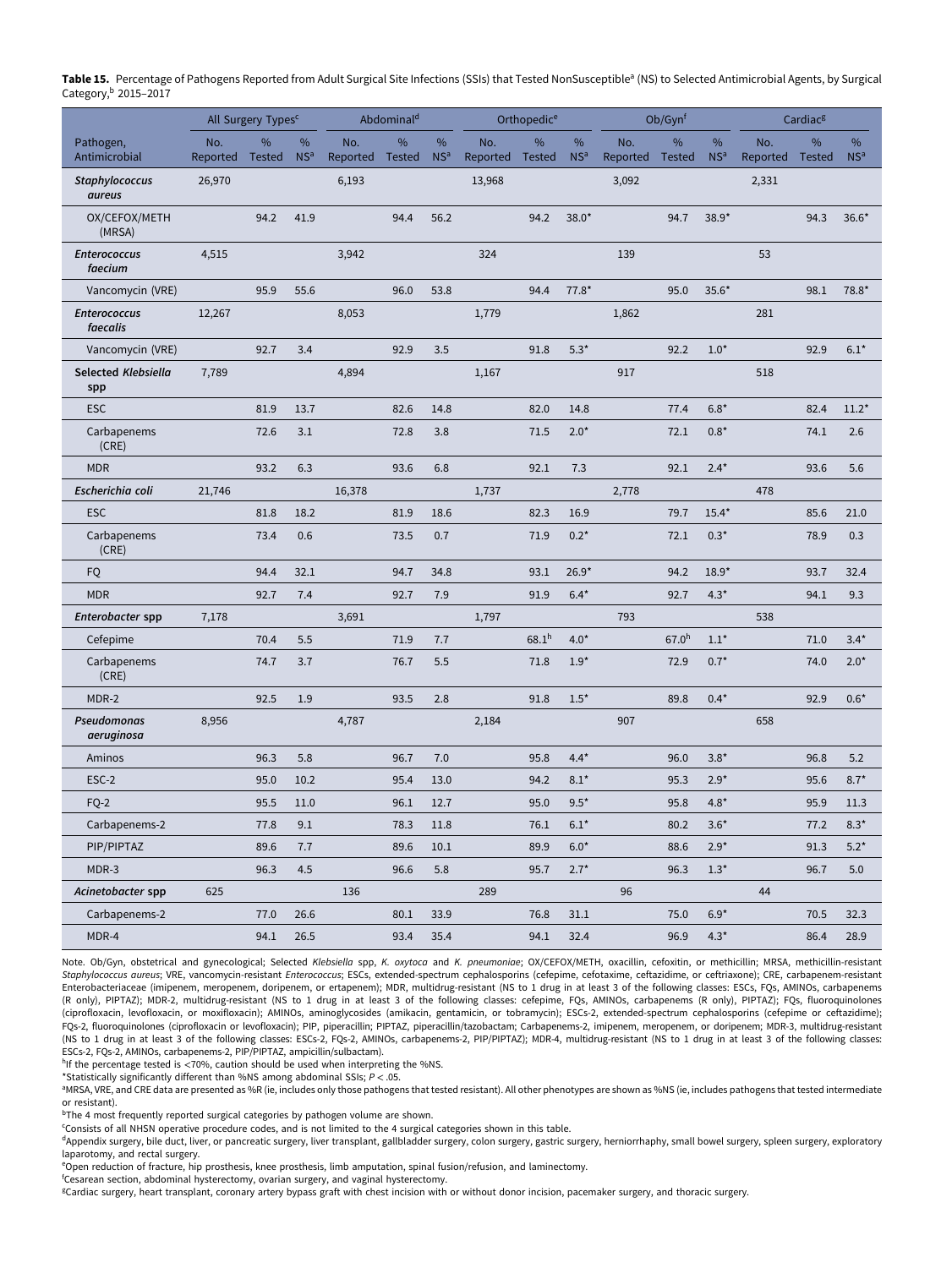<span id="page-14-0"></span>Table 16. Estimated Effect of Incomplete Reporting of Carbapenem and Extended-Spectrum Cephalosporin Susceptibility Results on the National<sup>a</sup> Percentage Nonsusceptible<sup>b</sup> (%NS), by Pathogen and Phenotype, 2015–2017

|                         |                |                     |         | <b>CRE</b>                                           |         | <b>ESC-NS</b>       |                         |                                                |          |  |  |
|-------------------------|----------------|---------------------|---------|------------------------------------------------------|---------|---------------------|-------------------------|------------------------------------------------|----------|--|--|
|                         |                | As Reported to NHSN |         | With Inferred<br><b>Susceptibilities<sup>c</sup></b> |         | As Reported to NHSN |                         | With Inferred<br>Susceptibilities <sup>d</sup> |          |  |  |
| Pathogen                | No. Reported   | % Tested            | % $NSb$ | % Tested                                             | % $NSb$ | % Tested            | % $NSb$                 | % Tested                                       | % $NSb$  |  |  |
| Enterobacter spp        | 8,205          | 77.4                | 6.2     | 78.1                                                 | 6.1     | $\cdots$            | $\cdot$ $\cdot$ $\cdot$ | $\cdot$ $\cdot$ $\cdot$                        | $\cdots$ |  |  |
| Escherichia coli        | 36,610         | 73.8                | 0.7     | 91.5                                                 | 0.5     | 84.3                | 20.5                    | 91.4                                           | 18.9     |  |  |
| Selected Klebsiella spp | 19,947         | 74.7                | 6.9     | 91.6                                                 | 5.6     | 84.7                | 21.1                    | 86.9                                           | 20.6     |  |  |
| Total                   | CRE: 64,762    |                     | 3.3     |                                                      |         |                     | 20.7                    | 89.8                                           |          |  |  |
|                         | ESC-NS: 56,557 | 74.5                |         | 89.8                                                 | 2.8     | 84.4                |                         |                                                | 19.5     |  |  |

Note. CRE, carbapenem-resistant Enterobacteriaceae (imipenem, meropenem, doripenem, or ertapenem); ESC-NS, extended-spectrum cephalosporin nonsusceptible (cefepime, cefotaxime, ceftazidime, or ceftriaxone); Selected Klebsiella spp, K. oxytoca and K. pneumoniae.

aThis table consists of adult device-associated infections from acute-care hospitals: central line-associated bloodstream infections (CLABSIs), catheter-associated urinary tract infections (CAUTIs), and possible ventilator-associated pneumonias (PVAPs). Data from inpatient rehabilitation facilities (IRFs) and long-term acute-care hospitals (LTACHs) were excluded. <sup>b</sup>CRE data are presented as %R (ie, includes only those pathogens that tested resistant). ESC-NS data are presented as %NS (ie, includes pathogens that tested intermediate or resistant). c If a pathogen was reported as "not tested" to carbapenems, susceptibility was inferred as susceptible (S) if the pathogen was susceptible to at least 2 of the following antimicrobials: ampicillin, ampicillin/sulbactam, amoxicillin/clavulanic acid, piperacillin/tazobactam, cefazolin, cefoxitin, or cefotetan. Inferring susceptibility effectively raises the number of tested isolates (ie, the denominator of %NS).

<sup>d</sup>If a pathogen was reported as "not tested" to ESCs, susceptibility was inferred as susceptible (S) if the pathogen tested susceptible to at least 2 of the following antimicrobials: ampicilin, aztreonam, or cefazolin. Inferring susceptibility effectively raises the number of tested isolates (ie, the denominator of %NS). Due to Enterobacter spp's inducible resistance to some ESCs, the inferred susceptibility method for ESC-NS was not applied to Enterobacter spp.

data, particularly for high-risk units, to implement targeted prevention efforts. Aggressive support from public health is necessary to reduce the spread of resistant organisms in healthcare settings, particularly those with high acuity patients and longer lengths of stay, such as hospital ICUs and LTACHs.

Acknowledgments. We thank NHSN-participating healthcare facilities and the infection control community for their diligent efforts to monitor infections, reduce antimicrobial resistance, and improve patient safety. The findings and conclusions in this report are those of the authors and do not necessarily represent the official position of the Centers for Disease Control and Prevention or the Agency for Toxic Substances and Diseases Registry.

Financial support. The NHSN surveillance system is supported by the Division of Healthcare Quality Promotion, Centers for Disease Control and Prevention.

Conflicts of interest. All authors report no conflicts of interest relevant to this article.

#### References

- 1. Hidron AI, Edwards JR, Patel J, et al. Antimicrobial-resistant pathogens associated with healthcare-associated infections: annual summary of data reported to the National Healthcare Safety Network at the Centers for Disease Control and Prevention, 2006–2007. Infect Control Hosp Epidemiol 2008;29:996–1011. Erratum in Infect Control Hosp Epidemiol 2009;30:107.
- 2. Sievert DM, Ricks P, Edwards JR, et al. Antimicrobial-resistant pathogens associated with healthcare-associated infections: summary of data reported to the National Healthcare Safety Network at the Centers for Disease Control and Prevention, 2009–2010. Infect Control Hosp Epidemiol 2013;34:1–14.
- 3. Weiner LM, Webb AK, Limbago B, et al. Antimicrobial-resistant pathogens associated with healthcare-associated infections: summary of data reported to the National Healthcare Safety Network at the Centers for Disease Control and Prevention, 2011–2014. Infect Control Hosp Epidemiol 2016;37:1288–1301.
- 4. Acute Inpatient PPS. Centers for Medicare and Medicaid Services website. [https://www.cms.gov/Medicare/Medicare-Fee-for-Service-Payment/](https://www.cms.gov/Medicare/Medicare-Fee-for-Service-Payment/AcuteInpatientPPS/index.html) [AcuteInpatientPPS/index.html.](https://www.cms.gov/Medicare/Medicare-Fee-for-Service-Payment/AcuteInpatientPPS/index.html) Updated 2019. Accessed June 3, 2019.
- 5. Long-term Care Hospital (LTCH) Quality Reporting Program (QRP). Centers for Medicare and Medicaid Services website. [https://www.](https://www.cms.gov/Medicare/Quality-Initiatives-Patient-Assessment-Instruments/LTCH-Quality-Reporting/index.html)

[cms.gov/Medicare/Quality-Initiatives-Patient-Assessment-Instruments/](https://www.cms.gov/Medicare/Quality-Initiatives-Patient-Assessment-Instruments/LTCH-Quality-Reporting/index.html) [LTCH-Quality-Reporting/index.html.](https://www.cms.gov/Medicare/Quality-Initiatives-Patient-Assessment-Instruments/LTCH-Quality-Reporting/index.html) Updated 2019. Accessed June 3, 2019.

- 6. Inpatient Rehabilitation Facilities (IRF) Quality Reporting Program (QRP). Centers for Medicare and Medicaid Services website. [https://www.cms.gov/](https://www.cms.gov/Medicare/Quality-Initiatives-Patient-Assessment-Instruments/IRF-Quality-Reporting/index.html) [Medicare/Quality-Initiatives-Patient-Assessment-Instruments/IRF-Quality-](https://www.cms.gov/Medicare/Quality-Initiatives-Patient-Assessment-Instruments/IRF-Quality-Reporting/index.html)[Reporting/index.html.](https://www.cms.gov/Medicare/Quality-Initiatives-Patient-Assessment-Instruments/IRF-Quality-Reporting/index.html) Updated 2018. Accessed June 3, 2019.
- 7. Bloodstream infection event (central line-associated bloodstream infection and non-central line-associated bloodstream infection). Centers for Disease Control and Prevention (CDC) website. [http://www.cdc.gov/nhsn/PDFs/](http://www.cdc.gov/nhsn/PDFs/pscManual/4PSC_CLABScurrent.pdf) [pscManual/4PSC\\_CLABScurrent.pdf.](http://www.cdc.gov/nhsn/PDFs/pscManual/4PSC_CLABScurrent.pdf) Updated January 2019. Accessed June 3, 2019.
- 8. Urinary tract infection (catheter-associated urinary tract infection [CAUTI] and non-catheter-associated urinary tract infection [UTI]) and other urinary system infection [USI]) events. Centers for Disease Control and Prevention (CDC) website. [http://www.cdc.gov/nhsn/PDFs/pscManual/](http://www.cdc.gov/nhsn/PDFs/pscManual/7pscCAUTIcurrent.pdf) [7pscCAUTIcurrent.pdf](http://www.cdc.gov/nhsn/PDFs/pscManual/7pscCAUTIcurrent.pdf). Updated January 2019. Accessed June 3, 2019.
- 9. Ventilator-associated event (VAE). Centers for Disease Control and Prevention (CDC) website. [https://www.cdc.gov/nhsn/pdfs/pscmanual/](https://www.cdc.gov/nhsn/pdfs/pscmanual/10-vae_final.pdf) [10-vae\\_final.pdf.](https://www.cdc.gov/nhsn/pdfs/pscmanual/10-vae_final.pdf) Updated January 2019. Accessed June 3, 2019.
- 10. Surgical site infection (SSI) event. Centers for Disease Control and Prevention (CDC) website. [http://www.cdc.gov/nhsn/PDFs/pscManual/9pscSSIcurrent.](http://www.cdc.gov/nhsn/PDFs/pscManual/9pscSSIcurrent.pdf) [pdf](http://www.cdc.gov/nhsn/PDFs/pscManual/9pscSSIcurrent.pdf). Updated January 2019. Accessed June 3, 2019.
- 11. Hocevar SN, Weiner LM, Edwards JR, Magill, SS. Pathogen distribution and selected resistance profiles of central line-associated bloodstream infection isolates reported to the National Healthcare Safety Network from pediatric and neonatal intensive care units, 2011–2013. In: Program and abstracts of the annual IDWeek Meeting; October 8–12, 2014; Philadelphia, PA. Abstract no. 45238.
- 12. Lake JG, Weiner LM, Milstone AM, Saiman L, Magill SS, See I. Pathogen distribution and antimicrobial resistance among pediatric healthcareassociated infections reported to the National Healthcare Safety Network, 2011–2014. Infect Control Hosp Epidemiol 2017;39:1–11.
- 13. Weiner-Lastinger LM, Abner S, Edwards JR, et al. Antimicrobial-resistant pathogens associated with pediatric healthcare-associated infections: summary of data reported to the National Healthcare Safety Network, 2015–2017. Infect Control Hosp Epidemiol 2019. <https://doi.org/10.1017/ice.2019.297>.
- 14. The 2015–2017 adult antimicrobial resistance report online supplement. Centers for Disease Control and Prevention (CDC) website. [https://www.](https://www.cdc.gov/nhsn/datastat/index.html) [cdc.gov/nhsn/datastat/index.html.](https://www.cdc.gov/nhsn/datastat/index.html) Updated September 2019. Accessed October 14, 2019.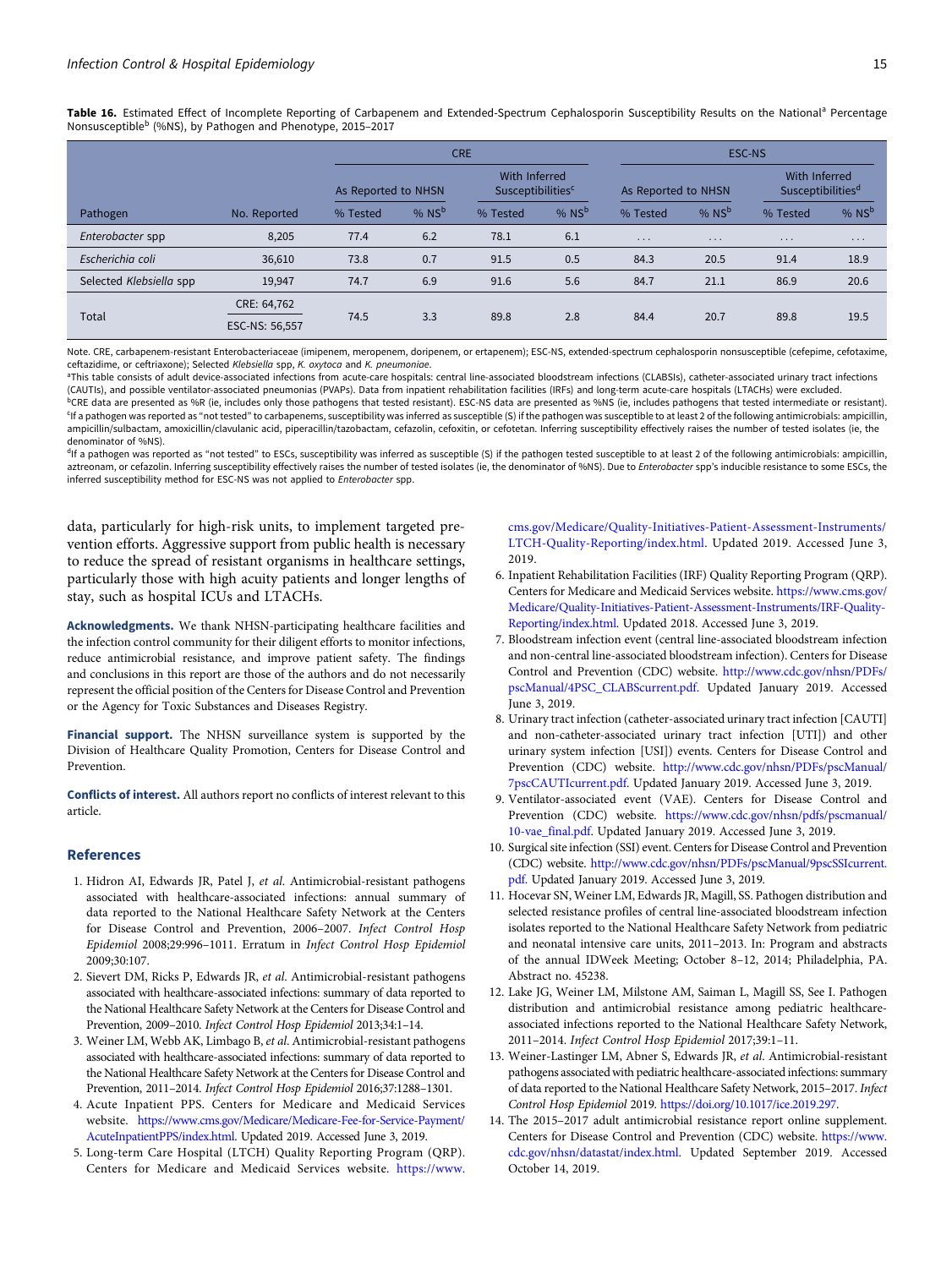- <span id="page-15-0"></span>15. Clinical and Laboratory Standards Institute (CLSI). Performance Standards for Antimicrobial Susceptibility Testing. 27th ed. Wayne, PA: CLSI; 2017: M100-S27.
- 16. Systematized Nomenclature of Medicine–Clinical Terms (SNOMED CT) Browser: United States edition. SNOMED International website. [https://](https://browser.ihtsdotools.org) [browser.ihtsdotools.org](https://browser.ihtsdotools.org) Updated 2019. Accessed June 4, 2019.
- 17. Tindall BJ, Sutton G, Garrity GM. Enterobacter aerogenes Hormaeche and Edwards 1960 (Approved Lists 1980) and Klebsiella mobilis Bascomb et al. 1971 (Approved Lists 1980) share the same nomenclature type (ATCC 13048) on the approved lists and are homotypic synonyms, with consequences for the name Klebsiella mobilis Bascomb et al. 1971 (Approved Lists 1980). Int J Syst Evol Microbiol 2017;67:502–504.
- 18. Magiorakos A-P, Srinivasan A, Carey RB, et al. Multidrug-resistant, extensively drug-resistant and pandrug-resistant bacteria: an international expert proposal for interim standard definitions for acquired resistance. Clin Microbiol Infect 2012;18:268–281.
- 19. See I, Freifeld AG, Magill SS. Causative organisms and associated antimicrobial resistance in healthcare-associated, central line-associated bloodstream infections from oncology settings, 2009–2012. *Clin Infect Dis* 2016;<br>62:1203–1209.<br>McKinnell JA, Singh RD, Miller LG, *et al*. The SHIELD Orange County<br>Project—multi drug-resistant organism (MDRO) prevalence in 21 62:1203–1209.
- 20. McKinnell JA, Singh RD, Miller LG, *et al.* The SHIELD Orange County Project—multi drug-resistant organism (MDRO) prevalence in 21 nursing homes and long-term acute-care facilities in southern California. Clin Infect Dis 2019;ciz119:1–8.
- term acute-care hospital. Infect Control Hosp Epidemiol 2010;31:59–63.
- 21. Munoz-Price LS, Stemer A. Four years of surveillance cultures at a long-<br>term acute-care hospital. *Infect Control Hosp Epidemiol* 2010;31:59–63.<br>22. Woodworth KR, Walters MS, Weiner LM, *et al*. Vital signs: containme 22. Woodworth KR, Walters MS, Weiner LM, et al. Vital signs: containment of States, 2006–2017. Morb Mortal Wkly Rep 2018;67:396–401.
- 23. Weiner LM, Fridkin SK, Aponte-Torres Z, et al. Vital signs: preventing antibiotic-resistant infections in hospitals—United States, 2014. Morb Mortal Wkly Rep 2016;65:235–241.
- 24. Slayton RB, Toth D, Lee BY, *et al*. Vital signs: estimated effects of a coordinated approach for action to reduce antibiotic-resistant infections in health care Wkly Rep 2016;65:235-241.<br>Slayton RB, Toth D, Lee BY, et al. Vital signs: estimated effects of a capproach for action to reduce antibiotic-resistant infections in facilities—United States. Morb Mortal Wkly Rep 2015;64:826-
- 25. Campoccia D, Montanaro L, Arciola CR. The significance of infection related to orthopedic devices and issues of antibiotic resistance. Biomaterials 2006;27:2331–2339.
- 26. Owens CD, Stoessel K. Surgical site infections: epidemiology, microbiology, and prevention. J Hosp Infect 2008;70:3–10.
- 27. Archibald L, Phillips, L, Monnet D, McGowan JE Jr, Tenover F, Gaynes R. Antimicrobial resistance in isolates from inpatients and outpatients in the United States: increasing importance of the intensive care unit. Clin Infect Dis 1997;24:211–215.
- 28. Fridkin SK, Edwards JR, Tenover FC, Gaynes RP, McGowan JE Jr. Antimicrobial resistance prevalence rates in hospital antibiograms reflect prevalence rates among pathogens associated with hospital-acquired infections. Clin Infect Dis 2001;33:324–329.
- 29. Streit JM, Jones RN, Sader HS, Fritsche TR. Assessment of pathogen occurrences and resistance profiles among infection patients in the intensive care unit: report from the SENTRY antimicrobial surveillance program (North America, 2001). Int J Antimicrob Agents 2004;24:111–118.
- 30. The 2017 national and state HAI progress report. Centers for Disease Control and Prevention (CDC) website. [https://www.cdc.gov/hai/data/](https://www.cdc.gov/hai/data/portal/progress-report.html) [portal/progress-report.html](https://www.cdc.gov/hai/data/portal/progress-report.html). Published March 2019. Accessed July 3, 2019.
- 31. Pappas PG, Kauffman CA, Andes DR, et al. Clinical practice guideline for the management of candidiasis: 2016 update by the Infectious Diseases Society of America. Clin Infect Dis 2016;62:e1–e50.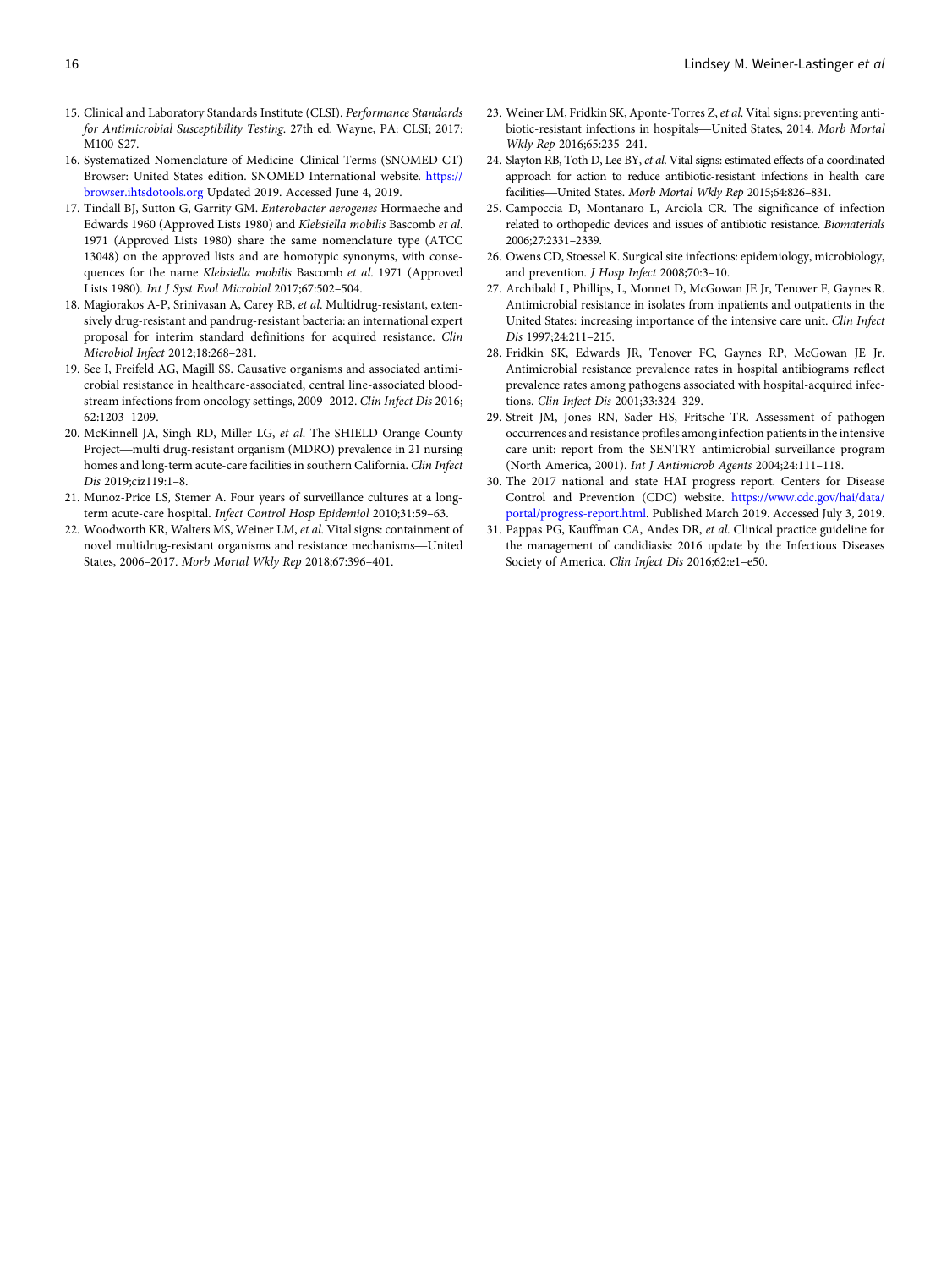# <span id="page-16-0"></span>APPENDICES

A1. Candida Species Reported From Selected Adult Healthcare-Associated Infections<sup>1</sup> (HAIs) in Acute Care Hospitals and Tested for Susceptibility to Fluconazole, 2011-2017

|                      | 2011-2014  |          | 2015-2017  |          |  |  |  |
|----------------------|------------|----------|------------|----------|--|--|--|
|                      | # Reported | % Tested | # Reported | % Tested |  |  |  |
| Candida albicans     | 7,994      | 21.8     | 10,376     | 24.3     |  |  |  |
| Candida glabrata     | 3,454      | 32.9     | 4.649      | 34.8     |  |  |  |
| Candida parapsilosis | 1,627      | 34.2     | 1,995      | 38.9     |  |  |  |

1.This table is limited to central line-associated bloodstream infections (CLABSIs) and surgical site infections (SSIs). Data from inpatient rehabilitation facilities (IRFs) and long-term acute care<br>hospitals (LTACHs) are (CAUTIs), possible ventilator-associated pneumonias (PVAPs), and ventilator-associated pneumonias (VAPs) are excluded from this table.

#### A2. Organisms Included in NHSN's 'Enterobacter spp' Group for this Report

| Enterobacter, not otherwise specified     |
|-------------------------------------------|
| Enterobacter aerogenes                    |
| Enterobacter amnigenus                    |
| Enterobacter asburiae <sup>1</sup>        |
| Enterobacter cancerogenus                 |
| Enterobacter cloacae <sup>1</sup>         |
| Enterobacter cloacae complex <sup>1</sup> |
| Enterobacter cowanii                      |
| Enterobacter dissolvens                   |
| Enterobacter gergoviae                    |
| Enterobacter hormaechei <sup>1</sup>      |
| Enterobacter intermedius                  |
| Enterobacter kobei <sup>1</sup>           |
| Enterobacter ludwigii <sup>1</sup>        |
| Enterobacter nimipressuralis <sup>1</sup> |
| Enterobacter pyrinus                      |

1. These species are considered part of the "Enterobacter cloacae complex" group.

A3. Organisms Included in NHSN's 'Coagulase-Negative Staphylococci' Group for this Report

| Coagulase-negative staphylococci, not otherwise specified |
|-----------------------------------------------------------|
| Staphylococcus arlettae                                   |
| Staphylococcus auricularis                                |
| Staphylococcus capitis                                    |
| Staphylococcus capitis capitis                            |
| Staphylococcus capitis urealyticus                        |
| Staphylococcus caprae                                     |
| Staphylococcus carnosus                                   |
| Staphylococcus carnosus carnosus                          |
| Staphylococcus carnosus utilis                            |
| Staphylococcus chromogenes                                |
| Staphylococcus cohnii                                     |
| Staphylococcus cohnii cohnii                              |
| Staphylococcus cohnii urealyticus                         |
| Staphylococcus condimenti                                 |
| Staphylococcus epidermidis                                |
| Staphylococcus equorum                                    |
| Staphylococcus equorum equorum                            |
| Staphylococcus equorum linens                             |
| Staphylococcus felis                                      |
| Staphylococcus fleurettii                                 |
| Staphylococcus gallinarum                                 |
| Staphylococcus haemolyticus                               |
| Staphylococcus hominis                                    |
| Staphylococcus hominis hominis                            |
| Staphylococcus hominis novobiosepticus                    |
| Staphylococcus kloosii                                    |
| Staphylococcus lentus                                     |
| Staphylococcus lugdunensis                                |
| Staphylococcus muscae                                     |
| Staphylococcus nepalensis                                 |